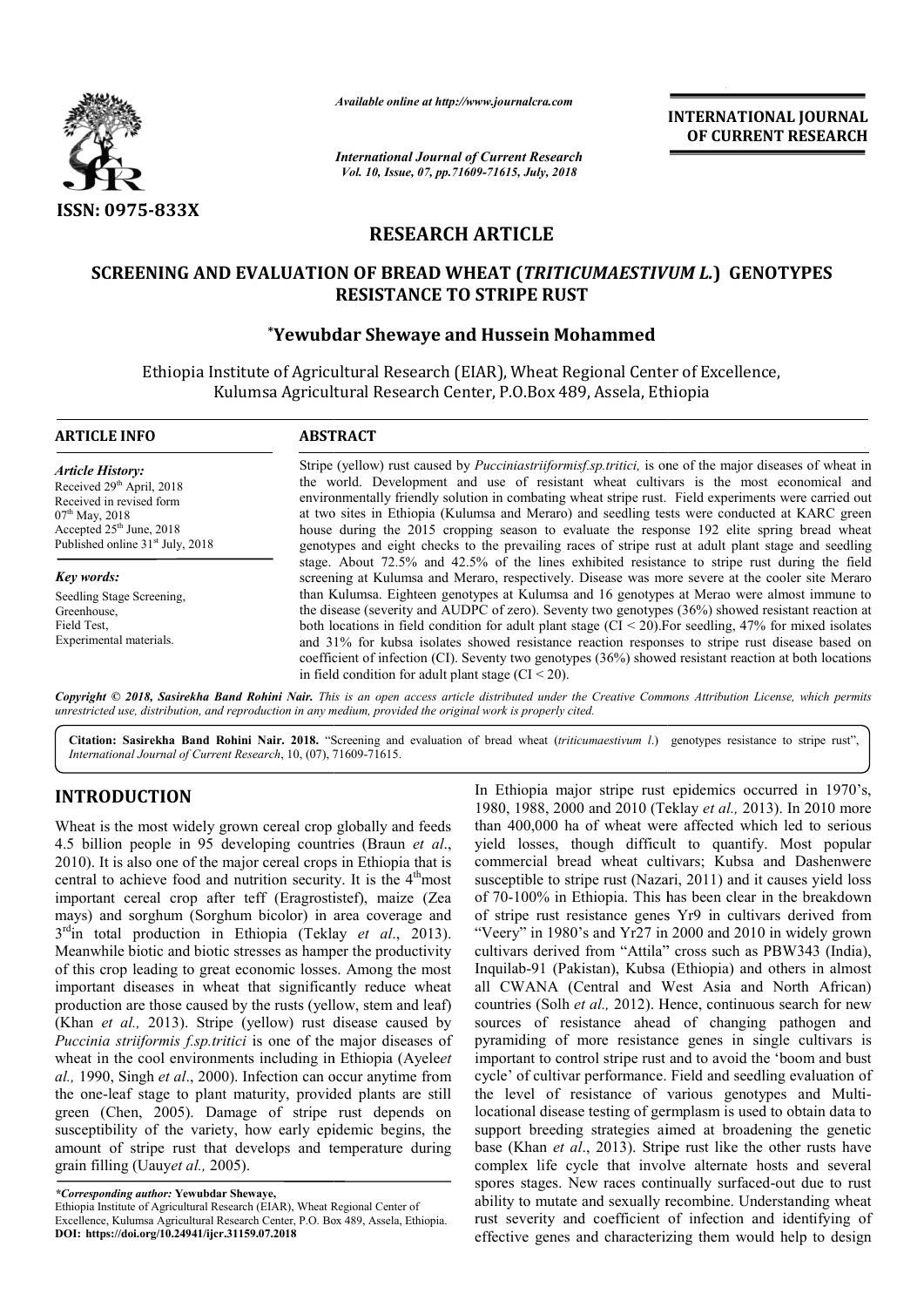future breeding schemes. Hence the objective of this study was to screen and identify elite spring bread wheat genotypes for resistance to stripe rust for adult plant and seedling resistance.

### **MATERIALS AND METHODS**

**Description of Experimental Locations:** The field experiment was conducted at two locations in Arsi zone, Ethiopia; namely, Kulumsa and Meraro. These locations are hot spot for wheat stripe rust in Ethiopia. Kulumsa represents highland areas with an altitude of 2200 m a.s.l. and mean annual rainfall of 820 mm with maximum temperature of  $22.8\text{ }^{\circ}$  C and minimum temperatures of  $10.5\text{°C}$ . Meraro represents extreme highland and cold area. It is located at an altitude of 2990 m.a.s.l. The mean annual rainfall of the site is 1196mm and maximum temperature is 18.10C while the minimum temperature is 5.70C.

**Experimental materials:** A total of 192 elite spring bread wheat genotypes and 8 checks Pastor-2, Qimma-12, Attila-7, Kabowsh-1, SIDS-1, Debira, Goumria-3 and Hiddabwere tested (Appendix Table 1). The checks were used to compare the resistance of these genotypes to stripe rust. The stripe rust spore was harvested and maintained from the field during the previous growing season (September-October 2014) and multiplied in the greenhouse using univarsal susceptible wheat cultivars (Morocco and Kubsa) during (July-September, 2014/15) and used for inoculating 192 elite spring bread wheat genotypes and the eight checks.

**Seedling Test:** Four to five seeds of each genotype were planted in a 7cm x7cm x 7cm plastic pots. Each pot was filled with a potting mix which consists of: Soil, sand and compost at a ratio of  $2:1:1$  (v/v/v). After one week of planting, when the first leaves were fully expanded, the seedlings were inoculated by spraying the most virulent and dominant varieties Kubsa/Attila and mixed isolates urediospores suspended in mineral oil using an atomizer. Inoculated plants were allowed to dry for 5 minutes and were fine-misted with water and placed in a wet plastic cage with a small amount of water at the bottom. The inoculated seedlings were incubated at  $10^{0}$ C for 24 hours in a dew chamber with relative humidity close to 100%. Seedlings were transferred to a greenhouse with mean temperature of about  $18^{\circ}$ C at the Ethiopian Institute of Agricultural research, Kulumsa Agricultural Research Center (KARC), greenhouse lab. Disease assessment was carried out on the 15th days after inoculation using 0–4 scale (McIntosh *et al*., 1995) based on the infection types. Low infection types  $(LITs = 0-2)$  were considered resistant, and infection type = 2+ as intermediate while high infection types  $(HITs = 3-4)$  were rated susceptible.

**Field Test**: One hundred ninety two genotypes and 8 checks in this study were planted using an alpha lattice design in two replications in a plot size of 1 m length, planted in two rows with 0.2 m spacing between rows at Kulumsa and Meraro. The eight bread wheat cultivars that were used as checks were planted within intervals of twenty four entries. Field managements and agronomic practices were carried out as recommended for each location. Spreader rows were planted as mixtures of universal susceptible bread wheat cultivars and the dominant varieties (Morocco and Kubsa) in adjacent to the 192 elite genotypes and 8 checks on both sides of each block, bordering the trials to ensure production of sufficient inoculum to provide uniform stripe rust infection. The inoculation of spreader row was carried out during tillering stage by spraying method and during stem elongation stage by injection methods at 50cm interval. Spraying of stripe rust on spreader row during tillering stage was done by mixing fresh stripe rust spore with water and then sprayed to spreader row using Knabsak sprayer. Stripe rust injection to spreader row was conducted by mixing stripe rust spore with pure water and was applied to the spreader row by injecting stem at stem elongation stage using injection siringe. Disease severity was assessed according to the modified Cobb's scale (Peterson *et al*., 1948). The genotype's reaction response to the infection in the field was scored four times at 12 days interval starting from mid-September when disease symptom commenced up to the time when disease development progress ceased as "R" or resistant (small uredinia surrounded by chlorosis or necrosis); ''MR'' or moderately resistant (medium sized uredinia surrounded by chlorosis or necrosis); ''MS'' or moderately susceptible (medium large compatible uredinia without chlorosis and necrosis); and ''S'' or susceptible (large, compatible uredinia without chlorosis and necrosis) while the disease severity was scored in the percentage of 0 to 100 scale (Roelf *et al*., 1992).

Thus, Yellow rust scores 10 MRMS means 10% severity of moderate resistant-to-moderately susceptible response while the 20MSS score indicates 20% severity of moderately susceptible-to-susceptible response and yellow rust score 60S suggests, 60% severity of susceptible type response. Finally after the last disease score when the disease progress ceased, according to Stubbs *et al*. (1986), the field severity data was converted to Coefficient of Infection (CI) by multiplying with constant values of response. Genotypes with coefficient of infections ranging 0 to 20 were considered as resistant while 20 to 30, 30 to 40, 40 to 60 and 60 to 100 were moderately resistance, moderately susceptible, moderately susceptible to susceptible and susceptible, respectively based on the reaction of check cultivars. After the last disease score when the disease progress ceased, according to Stubbs *et al*. (1986), the disease severity data and host reaction response were combined to calculate the coefficient of infection (CI) following Pathan and Park (2006), by multiplying severity value with constant values of 0, 0.2, 0.4, 0.6, 0.8, or 1.0 for host response ratings of immune (I), resistant (R), moderately resistant (MR), intermediate (M), moderately susceptible (MS), or susceptible (S), respectively. Genotypes with coefficient of infections ranging 0 to 20 were considered as resistant while 20 to 30, 30 to 40, 40 to 60 and 60 to 100 were moderately resistance, moderately susceptible, moderately susceptible to susceptible and susceptible, respectively based on the reaction of check cultivars. Area Under Disease Progress Curve (AUDPC) was calculated in order to compare the genotypes' susceptibility and resistance. The AUDPC was calculated using the midpoint rule method (Campbell and Madden, 1990).The formula is:

AUDPC =  $\Sigma_{i=1}^{n-1}$   $[(t_{i+1} - t_i)(y_i + y_{i+1})/2]$ ,

Where "t" is time in days of each reading, "y" is the percentage of affected foliage at each reading and "n" is the number of readings. AUDPC was calculated by considering each disease severity score and the coefficient of infection that was taken four times.

#### **RESULTS**

**Response of Genotypes in Field Condition:** Phenotypic variation for stripe rust was observedat both environments for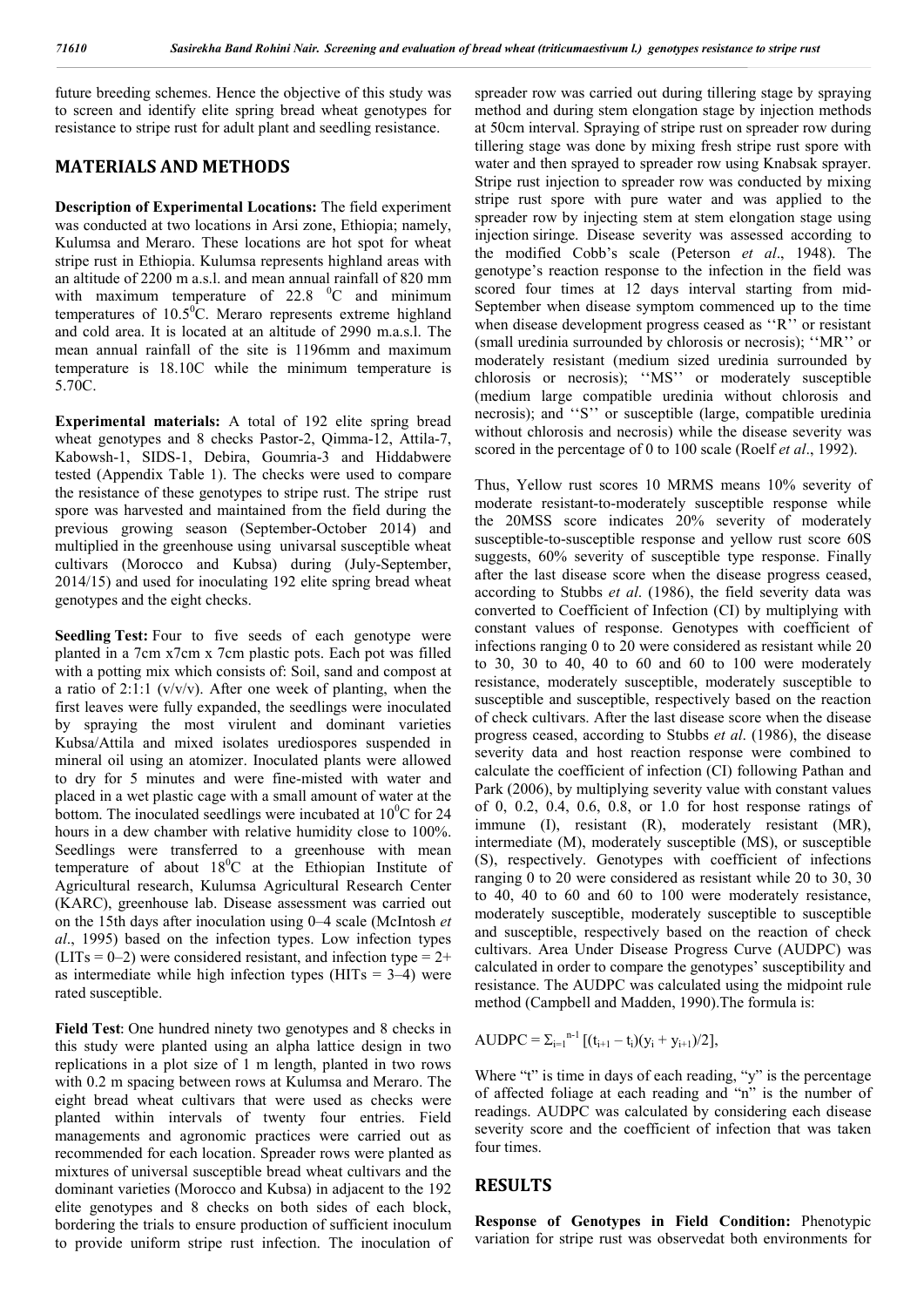infection types and level of severity for the 192 ICARDA elite spring bread wheat genotypes and eight susceptible checks. Terminal score ranged from 0 (immune) to 100 S (highly susceptible). Reaction response to stripe rust for these genotypes at Kulumsa and Meraro locations are summarized in Figures 1 & 2 and Appendix Table 2. More disease severity/pressure was observed at Meraro than at Kulumsa. The checks showed variable reaction responses from moderately resistant to susceptible and a severity level ranging from 10 to 100%. Some of the checks such as Attila-7 (Kubsa), Sids-1, Goumaria-3 and Hiddab exhibited high terminal severity (>50) at both sites while Pastor-2, Qimma-12, Kabowsh-1 and Debira showed lower terminal severity at Kulumsa and high terminal severity at Meraro. Five of the eight checks showed higher stripe rust severity level at Meraro than at Kulumsa (Appendix Table 2). The frequency of these elite spring bread wheat genotypes and the checks under different severity classes at Kulumsa and Meraro is presented on Figures, 1 and 2, respectively, according to the coefficient of infection (CI) score.



**Figure 1. Frequency (%) of elite spring bread wheat genotypes under different severity classes at Kulumsa during 2015 cropping season**



**Figure 2. Frequency (%) of elite bread wheat genotypes under different severity classes tested at Meraroduring 2015 cropping season**

At Kulumsa of the total 192 elite spring bread wheat genotypes and eight checks evaluated, 145 (72.5%) including 2 checks (Pastor-2 and Kabowsh-1) exhibited resistance reaction response ( $CI = 0$  to 20); nine genotypes including one check (Debira) (4.5%) were moderately resistant (CI = 20 to 30); sixteen (8%) with one check (Qimma-12) were moderately

susceptible (CIs = 30 to 40), twelve  $(6%)$  genotypes with Attila-7 were moderately susceptible to susceptible ( $CI = 40$  to 60) and 18 (9%) including the remaining three checks were susceptible (CI=  $60$  to 100). At Meraro,  $86$  (43%) elite genotypes exhibited resistance reaction response ( $CI = 0$  to 20); 24 (12%) moderately resistance (CI = 20 to 30); 12 (6%) moderately susceptible (CI = 30 to 40); 30 (15%) including the five checks (Pastor-2, Kabowsh-1, Sids-1, Debira and Hiddab) were moderately susceptible to susceptible  $(CI = 40 \text{ to } 60)$  and 48 (24%) were found to be susceptible (CI = 60 to 100). After the final score 74 genotypes (37%) out of the 200 spring bread wheat genotypes showed similar reaction response at both environments, they were resistant to stripe rust (CI from 0 to 20); 27 of these genotypes had CI less than 2 at both locations and were almost resistance to the disease. Disease severity development was increased gradually through time from 0 to 100% depending upon differences in stripe rust reaction response of the genotypes. AUDPC computed for each genotype varied from 0 to 2490 and from 0 to 1956 for Kulumsa and Meraro, respectively. The stripe rust disease development intensity through time and AUDPC at both locations are given in Appendix Table 2. Thirteen genotypes  $(6.5\%)$  were susceptible to stripe rust  $(Cl > 60)$  at both locations. Generally, the AUDPC showed that the disease severity development at Meraro was higher than at Kulumsa, which indicated the availability of more virulent races, high disease pressure and/or suitable environment at Meraro than at Kulumsa.

**Seedling Stage Screening in Greenhouse:** Kubsa and one mixed stripe rustisolates were used for their virulence and a virulence against the 200 elite spring bread wheat genotypes including the 8 checks at seedling stage. Among them, mixed stripe rust isolates were the more virulent than Kubsa isolates. Out of the 200 spring bread wheat genotypes tested in the greenhouse, 53% of the genotypes showed susceptible reaction (IT=3-4) for the mixed stripe rust isolates and 43 % of the genotypes showed susceptible reaction (IT=3-4) for Kubsaisolates. Reaction of elite spring bread wheat genotypes and checks against Kubsa and mixed isolated at seedling stage is shown in Appendix table 2. Nearly 47% of the genotypes exhibited resistance reaction response (IT=0-2), only one genotypes showed intermediate reaction  $(2^{+})$  for mixed stripe rust isolates and 57% were resistance for kubsa isolate. Out of 192 bread wheat genotypes tested in the greenhouse sixty two (31%) exhibited common resistance reaction response for both (Kubsa and mixed) stripe rust isolate.

### **DISCUSSION**

Knowledge of the genetic basis of stripe rust resistance is very essential because it will facilitate the incorporation of resistance genes into high yielding and locally adapted bread wheat cultivars and release new stripe rust resistant varieties for large scale production by end users/ farmers. According to Chen *et al*., (2002) considerable numbers of virulent races of the stripe rust have appeared through somatic recombination or mutation. Somatic recombination plays a major role in variation of stripe rust populations and formation of new races with combinations of previously existing virulence. Ayele *et al.* (1990) also reported that stripe rust isolates with virulence factors on Yr8 and Yr9 were detected in Ethiopia. In Ethiopia, stripe rust often cause substantial yield loss in higher elevation (>2400 masl), however, in 2010, the disease was wide spread reaching even to the lower elevations as a result of virulence to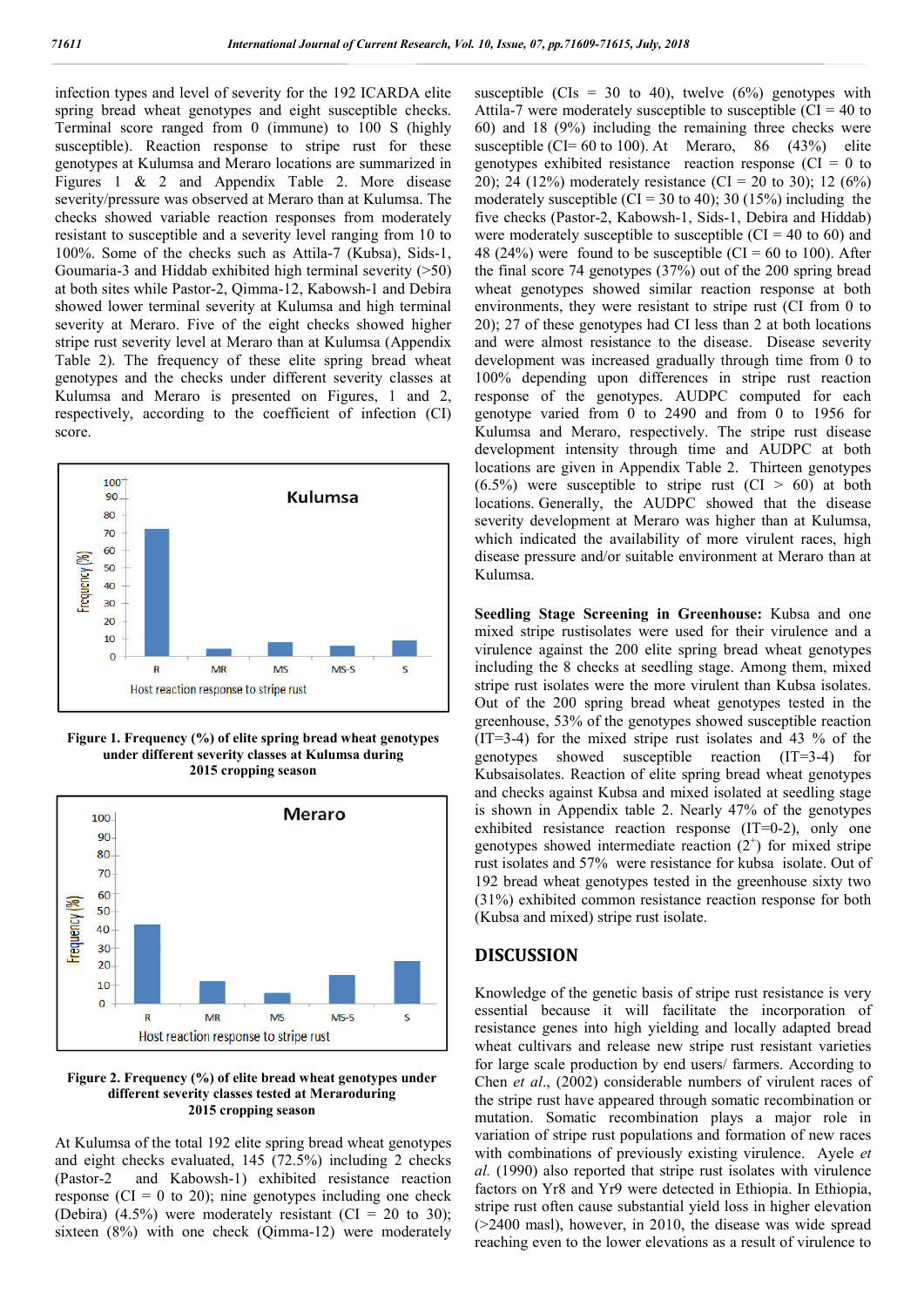Yr27 present in the most widely grown cultivar, 'Kubsa'. The country previously experienced yellow rust epidemics resulting in significant yield losses to farmers (Ayele Badebo, 2002). This study was undertaken with the objectives of screening 192 elite spring bread wheat genotypes from ICARDA along with eight checks under field (adult plant stage) and greenhouse (seedling stage) conditions for resistance against Ethiopian path types of stripe rust. Results of these testing in 2015 revealed that many of the elite spring bread wheat genotypes (72.5% at Kulumsa, 43% at Meraro), 47% for mixed isolates and 31% for kubsa isolates) showed resistance reaction responses to stripe rust disease based on coefficient of infection (CI). Seventy two genotypes (36%) showed resistant reaction at both locations in field condition for adult plant stage  $(CI < 20)$ . Thirteen genotypes (6.5%) were immune to the disease at both locations (CI=0). In general higher disease severity level was observed at Meraro as compared to that at Kulumsa (mean CI of 36.1 vs 18.9). The AUDPC result also confirmed the availability of more disease severity/pressure and suitable environment for stripe rust development at Meraro than at Kulumsa (mean AUDPC of 567.9 vs 371.4). This may be attributed to variation of environmental conditions that favor the incidence, level of disease expressions and presence of more stripe rust races and greater rust pressure at Meraro.

In fact Meraro's environment is very cool with high humidity that is suitable for stripe rust spore germination and multiplication. Chen (2005) reported that high humidity with cool environment and low temperature promotes stripe rust disease by favoring spore germination. Several sources of durable stripe rust resistance have been reported in wheat lines from Europe, Northwest USA, and China and in cultivars released from CIMMYT. Wang et al. (2002) indicated that field resistance in the CIMMYT wheat Pavon-76 which has been grown in Ethiopia for the last many decades remained effective under high stripe rust pressure. Pavon-76 contains three to four genes for APR that are different from Yr18. Two QTLs in Pavon-76 have been designated as Yr29 (chromosome 1BL) and Yr30 (chromosome 3BS). Host plant resistance is the most economically effective option to manage stripe rust in developing countries. According to Tadesse *et al*. (2014), most of the spring bread wheat genotypes introduced to Ethiopia from CIMMYT and ICARDA possess adult plant resistance to stripe and leaf rust based on several genes with minor effects, there is significant diversity for genes that have minor to intermediate additive effects on stripe rust resistance; in the case of seedling stage test sixty two (31%) of the tested genotypes were resistance for both isolates (Kubsa and Mixed) (appendix table2). There were more susceptible genotypes in the mixed isolate than Kubsa isolate, these mostly true the mixed races would attack more genotypes than one single race; due to more genes would be attack by more race than single race.

#### **Summary**

In search for resistance to wheat stripe rust, 192 elite spring bread wheat genotypes along with eight checks were tested at two locations in Ethiopia to identify those with resistance to the local pathotypes of stripe rust races and in greenhouse for seedling stag test.

The identified resistant genotypes can be released to end users after testing for other traits in multi-environment trials or used as parental lines for crosses with potential and adapted wheat cultivars to develop resistant varieties.

#### **REFERENCE**

- Ayele Badebo, Stubbs R.W, Van Ginkel M. & Getinet G. 1990. Identification of resistance Genesto Puccinia striiformis in seedlings of Ethiopian and CIMMYT bread wheat varieties and lines. *Neth J Plant Pathol,* 96:199– 210.
- Ayele Badebo. 2002. Breeding wheat with multiple Disease Resistance and high yield for the Ethiopian Hilands: Broadening the GenetiBasis of Yellow Rust & Tan SpotResistance. *CuvllierVerlag Gottingen*.
- Chen, X. M. 2005. Epidemiology & control of stripe rust (Pucciniastriiformis f. sp. Tritici)onwheat. Can.J.Plant Pathol. 27:314-337.
- Dereje Hailu & Chemeda Finins.2009. Relationshipbetween stripe rust (Pucciniastriiformis) &common wheat (Triticumaestivum) yield loss in the highlands of Bale, south-eastern Ethiopia.
- Hailu Gebre M.1991.Wheat production and Research in Ethiopia.Ministryof Agriculture (MoA). 2012. Ministry of Agriculture. *Animal & Plant Health Regulatory Directorate.* Crop variety register, Issue No. 15. Addis Ababa, Ethiopia.
- Khan, M.H., A. Bukhari, Zahoor A. Dar & S. M. Rizvi. 2013. Status & strategies in breeding for rust resistance in wheat Vol.4, No.6, 292-301.
- McIntosh RA, Wellings CR, Park RF 1995. Wheat rusts: an atlas of resistance genes. 200pp. CSIRO Publishes, Australia.
- Murray G., C. Wellings, S. Simpfendorfer & ColeC. 2005. Stripe rust: Understanding the disease in wheat.
- Nazari, K. 2011. ICARDA Research to Action Strategies to reduce the emerging wheat strip rust disease. International Wheat Stripe Rust Symposium.
- Peterson, R.F., A.B. Champbell, and A.E. Hannah. 1948. a diagrammatic scale for estimating rust intensity of leaves and stem of cereals. *Can. J. Res*. 26:496–500. doi:10.1139/cjr48c-033.
- Singh, R.P., J.C. Nelson and M.E. Sorrells. 2000. Mapping Yr28 and other genes for resistance to stripe rust in wheat. Crop Science 40: 1148-1155.
- Solh, M., K. Nazari, W. Tadesse & C.R. Wellings.2012. Growing threat of stripe rust worldwide. Borlaug Global Rust Initiative (BGRI) conference. Beijing, China.
- Stubbs R.W. 1986. Stripe Rust: The Cereal Rusts II: Diseases, Distribution, Epidemiology, &Control. In: A.P. Roelfs& W.R. Bushnell (eds.). Academic Press, Inc., NewYork.Pp.61-101.
- Teklay Abeb, Getanehwoldeab, Woubit Dawit, Adhiena Mesele and YemaneNega.2013. Distribution and Physiologic Races of WheatStem Rust in Tigray, Ethiopia. *J Plant Pathol Microb* 3:142. doi:10.4172/2157- 7471.1000142
- Uauy, C., J. C. Brevis, X. Chen, I. Khan, L.Jackson, O. Chicaiza, A. Distelfeld, T. Fahimaand J. Dubcovsky. 2005. High temperature adult-plant(HTAP) stripe rust resistance geneYr36 from Triticumturgidumssp. dicoccoidesis closely linked to the grain protein content locus. *Theor. Appl .Genet.*112: 97–105.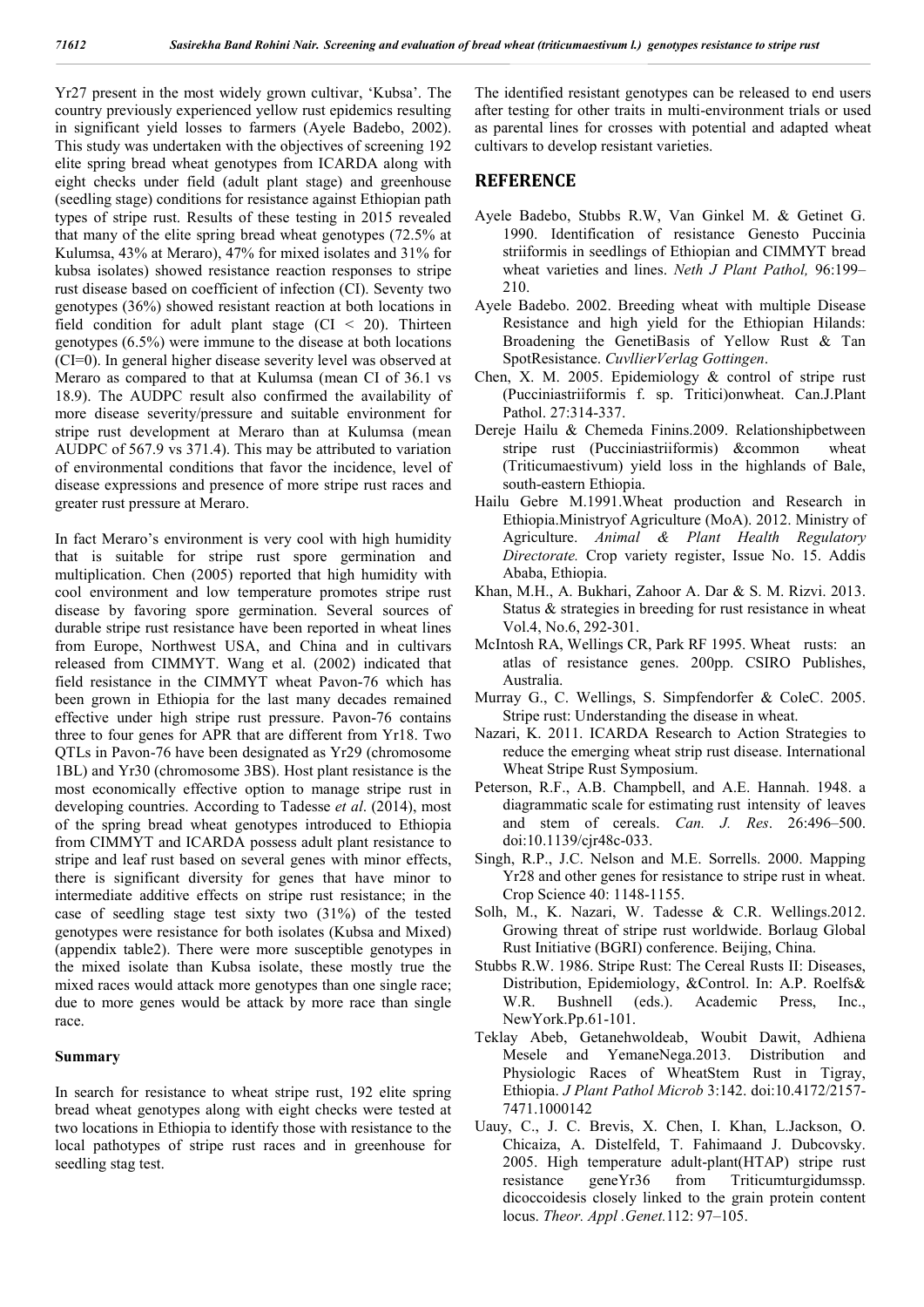| No                      | Designation                  |                  | Kulumsa                 |                  |                  | Meraro         |                    | Isolates<br>Mixed       |                         |
|-------------------------|------------------------------|------------------|-------------------------|------------------|------------------|----------------|--------------------|-------------------------|-------------------------|
|                         |                              | Dis. Score       | <b>CI</b>               | <b>AUDPC</b>     | Dis. Score       | <b>CI</b>      | <b>AUDPC</b>       |                         | Kubsa                   |
| 1                       | genotype1                    | 5M               | 3                       | 81.6             | 15S              | 15             | 420                | 3                       | $\theta$                |
| 2                       | genotype2                    | 5MS              | $\overline{4}$          | 43.2             | 10S              | 10             | 246                | 3                       | 3                       |
| $\overline{\mathbf{3}}$ | genotype3                    | 5MS              | $\overline{4}$          | 24               | 60S              | 60             | 468                | $\overline{\mathbf{3}}$ | $\boldsymbol{0}$        |
| $\overline{4}$          | genotype4                    | $\boldsymbol{0}$ | $\mathbf{0}$            | $\boldsymbol{0}$ | 60S              | 60             | 1146               | 3                       | $3+$                    |
| 5                       | genotype 5                   | 40SMS            | $\overline{36}$         | 624              | 30S              | $30\,$         | 312                | $\overline{4}$          | $3+$                    |
| 6                       | genotype 6                   | 20MSS            | 18                      | 384              | 25S              | 25             | 456                | $\boldsymbol{0}$        | $\boldsymbol{0}$        |
| 7                       | genotype 7                   | tMR              | 0.4                     | 12               | 5SMS             | 4.5            | 81                 | $\overline{4}$          | 3                       |
| $\overline{8}$          | genotype 8                   | 10SMS            | 9                       | 126              | <b>80S</b>       | $80\,$         | 786                | $\mathfrak{Z}$          | $\mathbf{0}$            |
| 9                       | genotype 9                   | 40MSS            | 36                      | 747              | 70S              | 70             | 966                | 3                       | $\mathbf{0}$            |
| 10                      | genotype 10                  | 60S              | 60                      | 1146             | 80S              | 80             | 906                | 3                       | $3+$                    |
| 11                      | genotype 11                  | tMS              | 0.8                     | 4.8              | $5S$             | 5              | 54                 | 3                       | $\overline{3+}$         |
| 12                      | genotype 12                  | 40SMS            | 36                      | 462              | 5MS              | $\overline{4}$ | 88.8               | 1                       | 3                       |
| $\overline{13}$         | genotype 12                  | $\mathbf{0}$     | 0.8                     | 4.8              | 5MS              | $\overline{4}$ | 88.8               | $\boldsymbol{0}$        | $\overline{2}$          |
| 14                      | genotype 14                  | 60S              | 60                      | 1089             | 60S              | 60             | 1326               | 3                       | $\mathfrak{Z}$          |
| 15                      | genotype 15                  | 20MS             | 16                      | 330              | 20S              | 20             | 366                | $\overline{4}$          | $3+$                    |
| 16                      | Genotype16                   | tMR              | 0.4                     | 24               | 10S              | 10             | 180                | $\mathfrak{Z}$          | $\mathfrak{Z}$          |
| 17                      | Genotype17                   | 60S              | 60                      | 1020             | 60S              | 60             | 726                | 3                       | $3+$                    |
| 18                      | Genotype18                   | 10M              | 6                       | 1089             | 50S              | 50             | 486                | $\overline{\mathbf{3}}$ | $\overline{\mathbf{3}}$ |
| 19                      | Genotype19                   | 5MS              | $\overline{4}$          | 45.6             | 20S              | $20\,$         | 300                | $\overline{c}$          | $\mathfrak{Z}$          |
| 20                      | Genotype20                   | 10M              | 6                       | 144              | 15S              | 15             | 336                | 1                       | 1                       |
| 21                      | Genotype21                   | tM               | 0.6                     | 13.2             | 30S              | 30             | 318                | 3                       | $\overline{c}$          |
| 22                      | Genotype22                   | 35MS             | 28                      | 918              | 30S              | 30             | 690                | $\mathbf{0}$            | $\overline{4}$          |
| 23                      | Genotype23                   | tMR              | 0.4                     | 2.4              | 15MS             | 15             | 93.6               | 3                       | $\overline{2}$          |
| 24                      | Genotype24                   | 15M              | 9                       | $\overline{204}$ | 40S              | 40             | 546                | $\overline{2}$          | $\blacksquare$          |
| 25                      | PASTOR-2                     | 10MS             | $\overline{8}$          | 106.8            | 60S              | 60             | 60                 | $\overline{c}$          | $\overline{4}$          |
| 26                      | Genotype26                   | 100S             | 100                     | 2046             | 60S              | 60             | 966                | $\overline{2}$          | $\overline{2}$          |
| 27                      | Genotype27                   | 10M              | 0:6                     | 67.2             | 40SMS            | 40             | 394.8              | $\boldsymbol{0}$        | $3+$                    |
| 28                      | Genotype28                   | 10M              | 6                       | 204              | 10S              | 10             | 60                 | $\overline{2}$          | $\mathbf{0}$            |
| 29                      | Genotype29                   | tMR              | 0.4                     | 24               | 5SMS             | 4.5            | 91                 | $\mathfrak{Z}$          | $\boldsymbol{2}$        |
| 30                      | Genotype30                   | 5MR              | $\overline{2}$          | 32.4             | 60S              | 60             | 492                | 3                       | $\mathfrak{Z}$          |
| 31                      | Genotype31                   | 40S              | 40                      | 810              | 30S              | 30             | 486                | $\overline{2}$          | 2                       |
| 32                      | Genotype32                   | 15M              | 9                       | 336              | 10MS             | 10             | 96                 | $\boldsymbol{0}$        | $\mathbf{0}$            |
| 33                      | Genotype33                   | 10MS             | 8                       | 156              | 60S              | 60             | 780                | 3                       | $\mathbf{0}$            |
| 34                      | Genotype34                   | 20MS             | 16                      | 381              | 30MSS            | 27             | 330                | $\boldsymbol{0}$        | $\mathfrak{Z}$          |
| 35                      | Genotype35                   | $tMR$            | 0.4                     | 2.4              | $\mathbf{0}$     | $\mathbf{0}$   | $\overline{0}$     | $\overline{c}$          | $\mathbf{0}$            |
| 36                      | genotype36                   | tMR              | 0.4                     | 2.4              | 40S              | 40             | 264                | 3                       | $\mathbf{0}$            |
| 37                      | Genotype37                   | <b>80S</b>       | 80                      | 1434             | 85S              | 85             | 1596               | $\mathfrak{Z}$          | $\boldsymbol{0}$        |
| 38                      | Genotype38                   | 20MS             | 16                      | 474              | 40S              | 40             | 786                | 3                       | 3                       |
| $\overline{39}$         | Genotype39                   | $\mathbf{0}$     | $\boldsymbol{0}$        | $\overline{0}$   | $\mathbf{0}$     | $\overline{0}$ | $\boldsymbol{0}$   | $\boldsymbol{0}$        | $\overline{0}$          |
| 40                      | Genotype40                   | 20SMS            | 18                      | 378              | 30MS             | 24             | $\overline{2}50.8$ | $\mathbf{0}$            | $\mathbf{0}$            |
| 41                      | Genotype41                   | 20M              | 12                      | 456              | 20SMS            | 18             | 408                | $\boldsymbol{0}$        | 3                       |
| 42                      | Genotype42                   | 5M               | $\mathfrak{Z}$          | 66               | 15SMS            | 13.5           | 204.6              | $\boldsymbol{0}$        | 1                       |
| $\overline{43}$         | Genotype43                   | 5M               | $\overline{\mathbf{3}}$ | 75.6             | 20MSS            | 18             | 408                | 3                       | $3+$                    |
| 44                      | Genotype44                   | 5M               | $\overline{\mathbf{3}}$ | 126              | 15SMS            | 13.5           | 243                | $\mathfrak{Z}$          | $\overline{2}$          |
| $\overline{45}$         | Genotype45                   | 20M              | $\overline{12}$         | 336              | $\overline{70S}$ | $70\,$         | 846                | $\overline{\mathbf{3}}$ | $\boldsymbol{0}$        |
| 46                      | Genotype46                   | $10M$            | 6                       | 180              | 20SMS            | $18\,$         | 310.8              | 3                       | $\overline{4}$          |
| $\overline{47}$         | Genotype47                   | 20MS             | 16                      | 204              | 40S              | 40             | 666                | $\overline{\mathbf{3}}$ | $3+$                    |
| 48                      |                              | <b>80S</b>       | 80                      | 1410             | Tms              | $0.8\,$        | 26.4               |                         | $3+$                    |
| 49                      | Genotype48                   |                  | $\overline{\mathbf{3}}$ |                  |                  |                |                    | 1                       | $\overline{2}$          |
|                         | Genotype49                   | 5M               |                         | 141              | 70S              | 70             | 1266               | $\mathbf{0}$            |                         |
| 50                      | $\overline{\text{QIMMA-12}}$ | 40MS             | 32                      | 831              | <b>70S</b>       | $70\,$         | 960                | $\mathfrak{Z}$          | $\overline{2}$          |
| 51                      | Genotype51                   | 15M              | 9                       | 354              | 60S              | 60             | 1086               | $\sqrt{2}$              | 1                       |
| 52                      | Genotype52                   | 5M               | $\overline{\mathbf{3}}$ | 120              | 60S              | 60             | 606                | $\mathfrak{Z}$          | $\overline{4}$          |
| 53                      | Genotype53                   | 5SMS             | 4.5                     | 87               | 30S              | 30             | 459.6              | $\boldsymbol{0}$        | 3                       |
| 54                      | Genotype54                   | tM               | 0.6                     | 20               | $\overline{0}$   | $\overline{0}$ | $\overline{0}$     | $\boldsymbol{0}$        | $3+$                    |
| 55                      | Genotype55                   | tMR              | 0.4                     | 2.4              | tM               | 0.6            | 14.4               | $\boldsymbol{0}$        | $\boldsymbol{0}$        |
| 56                      | Genotype56                   | <b>80S</b>       | 80                      | 1170             | 80s              | 80             | 1470               | $\mathfrak{Z}$          | $\overline{4}$          |
| 57                      | Genotype57                   | 100S             | 100                     | 2190             | 85S              | 85             | 1590               | 3                       | 2                       |
| 58                      | Genotype58                   | 20MS             | 16                      | 372              | 50S              | 50             | 846                | $\mathfrak{Z}$          | $\overline{2}$          |
| 59                      | Genotype59                   | $10M$            | 6                       | 282              | 70S              | 70             | 672                | 3                       | $3+$                    |
| 60                      | Genotype60                   | 60SMS            | 60                      | 966              | 80S              | 80             | 1446               | $\overline{3}$          | $\overline{\mathbf{3}}$ |

#### **Appendix Table2. Stripe rust terminal disease scores, coefficient of infection (CI), Area under Disease Progress Curve (AUDPC) and seedling test of elite spring bread wheat genotypes based at Kulumsa and Meraro during 2014/15**

………………….Continue

 $\overline{\phantom{a}}$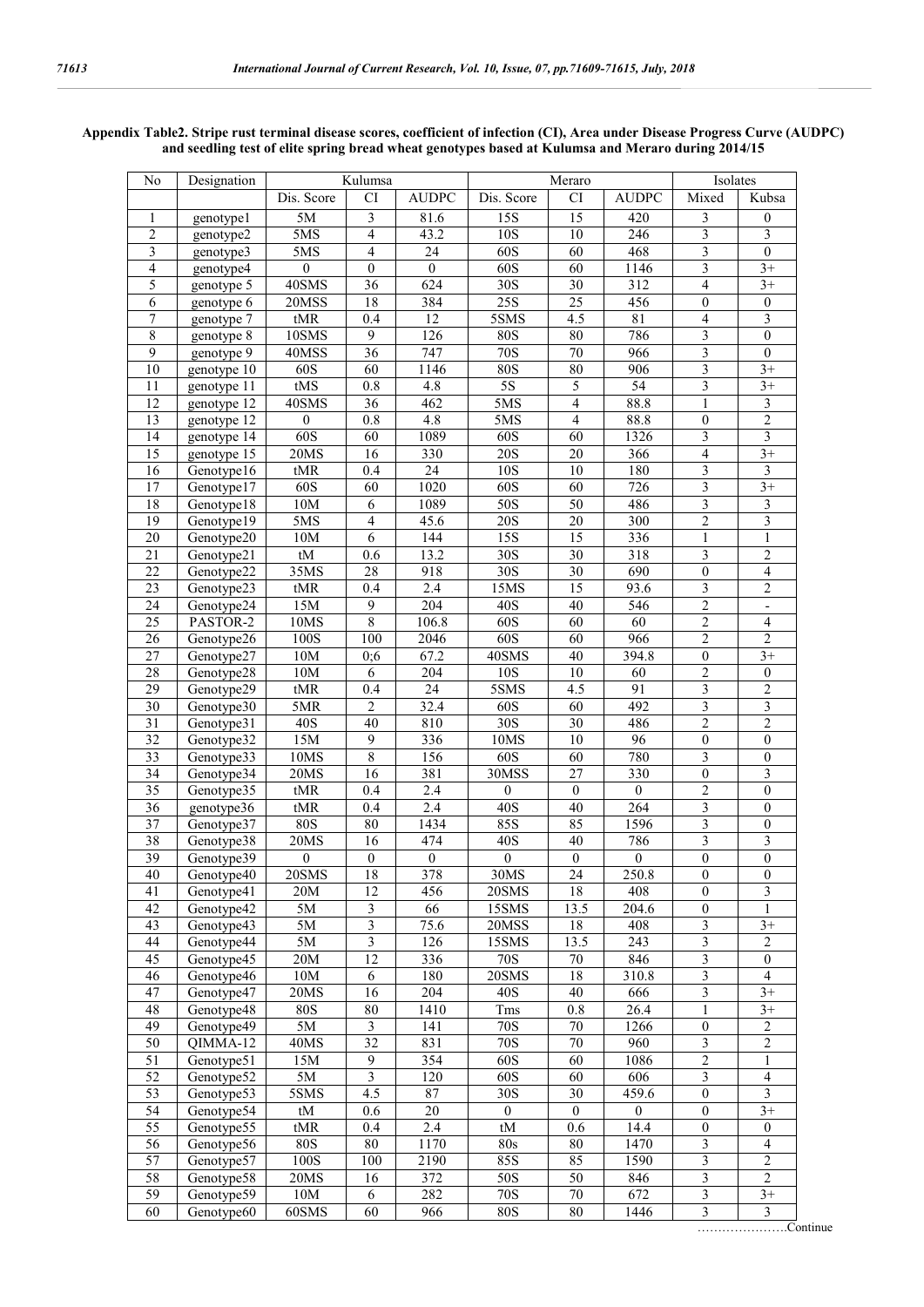| 3<br>61<br>Genotype61<br>36<br>95<br>$\mathfrak{Z}$<br>62<br>40SMS<br>624<br>95S<br>1836<br>$\mathfrak{Z}$<br>Genotype62<br>90S<br>1290<br>3<br>63<br>Genotype63<br>24<br>444<br>90<br>30MS<br>$\overline{4}$<br>3<br>156<br><b>80S</b><br>80<br>3<br>64<br>10MS<br>8<br>1194<br>Genotype64<br>$\overline{\mathbf{3}}$<br>$\overline{c}$<br>65<br>32<br>708<br><b>70S</b><br>1290<br>40MS<br>70<br>Genotype65<br>$\overline{c}$<br>20.4<br>30S<br>30<br>405.6<br>3<br>66<br>Genotype66<br>tMR<br>0.4<br>67<br>Genotype67<br>tMR<br>22.8<br>5MS<br>126<br>$\overline{2}$<br>0.4<br>$\overline{4}$<br>3<br>$\overline{c}$<br>68<br>12<br>$\boldsymbol{0}$<br>Genotype68<br>$5M$<br>3<br>108<br>15MS<br>303<br>$\overline{\mathbf{3}}$<br>69<br>8.4<br>$\boldsymbol{0}$<br>Genotype <sup>69</sup><br>$\mathbf{0}$<br>$\boldsymbol{0}$<br>$\mathbf{0}$<br>tMR<br>0.4<br>$\overline{0}$<br>$\overline{0}$<br>$\overline{4}$<br>$\overline{0}$<br>70<br>$\boldsymbol{0}$<br>$\boldsymbol{0}$<br>$\boldsymbol{0}$<br>Genotype70<br>$\mathbf{0}$<br>5M<br>$\overline{126}$<br>80s<br>1260<br>$\overline{2}$<br>71<br>Genotype71<br>0.4<br>$\overline{4}$<br>$3+$<br>72<br>Genotype72<br><b>80S</b><br>1500<br><b>80S</b><br>80<br>1686<br>$\overline{c}$<br>80<br>$\boldsymbol{0}$<br>99<br>$\overline{2}$<br>73<br>Genotype73<br>$5\mathrm{M}$<br>$\mathfrak{Z}$<br>114<br>5SMS<br>4.5<br>$\boldsymbol{0}$<br>$\overline{2}$<br>74<br>$\overline{24}$<br>30MS<br>522<br>$\overline{90S}$<br>90<br>930<br>Genotype74<br>$\mathbf{0}$<br>$\overline{75}$<br>$\overline{50S}$<br>930<br>$\overline{90S}$<br>90<br>3<br>$\overline{3+}$<br>Atilla-7<br>50<br>1146<br>$\overline{\mathbf{3}}$<br>76<br>5M<br>$\overline{\mathbf{3}}$<br>141<br>tMS<br>$\overline{0.8}$<br>14.4<br>$\overline{0}$<br>Genotype76<br>$\overline{c}$<br>77<br>$\boldsymbol{0}$<br>5SMS<br>4.5<br>90.6<br>Genotype77<br>$\boldsymbol{0}$<br>$\boldsymbol{0}$<br>$\boldsymbol{0}$<br>78<br>$\overline{0}$<br>$\overline{0}$<br>$\overline{0}$<br>$\overline{6}$<br>Genotype78<br>$\boldsymbol{0}$<br>$\boldsymbol{0}$<br>$\boldsymbol{0}$<br>$\mathbf{1}$<br>79<br>$\overline{45}$<br>3<br>5SMS<br>675<br>90S<br>90<br>1956<br>$\boldsymbol{0}$<br>Genotype79<br>$\overline{\mathbf{3}}$<br>30SMS<br>492<br><b>70S</b><br>3<br>$80\,$<br>Genotype80<br>27<br>70<br>1146<br>$\overline{\mathbf{3}}$<br>$\overline{\mathbf{3}}$<br>$\overline{24}$<br>81.6<br>81<br>5MS<br>$\overline{4}$<br>Genotype81<br>tMR<br>0.4<br>$3^+$<br>60S<br><b>20S</b><br>$\overline{2}$<br>82<br>Genotype82<br>60<br>1092<br>20<br>426<br>$\mathfrak{Z}$<br>83<br>Genotype83<br>$\boldsymbol{0}$<br>$\boldsymbol{0}$<br>$\boldsymbol{0}$<br>$\boldsymbol{0}$<br>$\boldsymbol{0}$<br>$\boldsymbol{0}$<br>$\boldsymbol{0}$<br>84<br>20SMS<br>18<br>165.6<br>$\overline{45S}$<br>$\overline{45}$<br>900<br>$\mathbf{2}$<br>Genotype84<br>3<br>85<br>732<br>40S<br>$\overline{4}$<br>$\boldsymbol{0}$<br>Genotype85<br>50SMS<br>45<br>40<br>1080<br>$\overline{\mathbf{3}}$<br>86<br>10MSS<br>117.6<br>$\overline{30S}$<br>$\overline{30}$<br>480<br>$\overline{9}$<br>$\boldsymbol{0}$<br>Genotype86<br>$\overline{\mathbf{3}}$<br>$\overline{\mathbf{3}}$<br>87<br>186<br>$\overline{90S}$<br>$\overline{90}$<br>1500<br>Genotype87<br>10M<br>6<br>88<br>Genotype88<br>50S<br>756<br>60S<br>60<br>588<br>50<br>$\boldsymbol{0}$<br>1<br>$3^+$<br>89<br>$\overline{50S}$<br>50<br>930<br>3<br>Genotype89<br><b>20MS</b><br>16<br>324.6<br>$3^+$<br>$\overline{2}$<br>9<br>90<br>Genotype90<br>tMR<br>0.4<br>3.6<br>10MSS<br>216<br>$\overline{\mathbf{3}}$<br>$\overline{2}$<br>$\overline{2}$<br>255<br>91<br>5MR<br>114<br>15MSS<br>13.5<br>Genotype91<br>$\overline{92}$<br>5SMS<br>90.6<br>3<br>Genotype92<br>4.5<br>36.6<br>5SMS<br>4.5<br>$\boldsymbol{0}$<br>172.8<br>93<br>Genotype93<br>$5\mathrm{M}$<br>43.2<br>10SMS<br>9<br>3<br>3<br>$\mathbf{0}$<br>$\overline{6}$<br>94<br>30<br>$\overline{4}$<br>$\overline{G}$ enotype94<br>10M<br>210<br>30S<br>480<br>$\boldsymbol{0}$<br>$\overline{95}$<br>$\overline{6}$<br>58.8<br>$\overline{70S}$<br>70<br>726<br>$\boldsymbol{0}$<br>Genotype95<br>10M<br>$\boldsymbol{0}$<br>$\overline{\mathbf{3}}$<br>$\,$ $\,$<br>$\overline{70}$<br>96<br>123.6<br><b>70S</b><br>846<br>$\boldsymbol{0}$<br>Genotype96<br>10M<br>97<br>10M<br>186<br>60S<br>60<br>906<br>$\boldsymbol{0}$<br>Genotype97<br>6<br>$\boldsymbol{0}$<br>$5\mathrm{M}$<br>98<br>genotype 98<br>3<br>38.4<br>40S<br>40<br>480<br>4<br>0<br>$\mathbf{9}$<br>99<br>10SMS<br>102<br>70S<br>70<br>636<br>$\boldsymbol{0}$<br>Genotype99<br>$\overline{\mathcal{A}}$<br>100<br>276<br>60S<br>KABOWSH-1<br><b>20MS</b><br>16<br>60<br>630<br>$\boldsymbol{0}$<br>$\overline{4}$<br>$\overline{12}$<br>$\overline{2}$<br>$\boldsymbol{0}$<br>101<br>${\rm tMR}$<br>0.4<br>tM<br>0.6<br>13.2<br>Genotype101<br>60S<br>1026<br>102<br>Genotype102<br>20M<br>12<br>60<br>$\overline{4}$<br>177.6<br>$\boldsymbol{0}$<br>30S<br>$\overline{c}$<br>103<br>Genotype103<br>$\mathbf{0}$<br>$\boldsymbol{0}$<br>19.2<br>30<br>666<br>$\mathbf{0}$<br>720<br>Genotype104<br>9<br><b>80S</b><br>$80\,$<br>2<br>104<br>10MSS<br>76.8<br>$\mathbf{0}$<br>48<br>$\overline{30S}$<br>105<br>Genotype105<br>5MS<br>$\overline{4}$<br>30<br>396<br>3<br>$\overline{0}$<br>99.6<br>50S<br>50<br>606<br>$\mathbf{1}$<br>$\mathbf{0}$<br>106<br>Genotype106<br>10M<br>6<br>$\overline{30S}$<br>107<br>Genotype107<br>$10M$<br>6<br>55.2<br>30<br>462<br>$\boldsymbol{0}$<br>$\boldsymbol{0}$<br>$\overline{30S}$<br>294<br>108<br>Genotype108<br>30<br>238.8<br>10MS<br>$\,8\,$<br>$\mathbf{1}$<br>$\boldsymbol{0}$<br>109<br>Genotype109<br>$20M$<br>12<br>474<br>10S<br>10<br>246<br>3<br>$\boldsymbol{0}$<br>$\overline{25S}$<br>$\mathfrak{Z}$<br>110<br>Genotype110<br>20M<br>12<br>234<br>25<br>366<br>$\boldsymbol{0}$<br>3<br>Genotype111<br>10M<br>138<br>20S<br>20<br>342<br>111<br>6<br>0<br><b>20S</b><br>$\mathfrak{Z}$<br>112<br>Genotype112<br><b>10MR</b><br>$\overline{\mathbf{4}}$<br>174<br>20<br>279.6<br>$\mathfrak{Z}$<br>$3^+$<br>$\overline{c}$<br>9<br>222<br>113<br>Genotype113<br>5MR<br>144<br>10MSS<br>$\mathbf{1}$<br>114<br>$25M$<br>Genotype113<br>15<br>486<br>40S<br>40<br>846<br>3<br>1<br>$\mathfrak{Z}$<br>115<br>Genotype115<br>$10M$<br>$\overline{4}$<br>228<br>10SMS<br>9<br>117.6<br>$\boldsymbol{0}$<br>$\overline{c}$<br>$\overline{c}$<br>116<br>Genotype116<br>5MS<br>6<br>36<br>5MSS<br>4.5<br>99<br>$\overline{\mathbf{3}}$<br>3<br>$\overline{\mathbf{3}}$<br>117<br>0.8<br>30<br>$5\mathrm{M}$<br>81.6<br>tMS<br>Genotype117<br>$3^+$<br>$\overline{c}$<br>118<br>Genotype118<br>40MS<br>32<br>732<br>25S<br>25<br>501<br>119<br>2<br>Genotype119<br>tMR<br>24<br>5MS<br>45.6<br>0.4<br>4<br>1<br>120<br>Genotype120<br>24<br>15.2<br>$\boldsymbol{2}$<br>tMR<br>$0.8\,$<br>$\boldsymbol{0}$<br>0.4<br>tMS<br>$\overline{25S}$<br>25<br>121<br>Genotype121<br>40MS<br>32<br>546<br>540<br>$\mathbf{0}$<br>$\mathbf{0}$<br>122<br>Genotype122<br>5MR<br>$\overline{2}$<br>108<br>10MS<br>$0.8\,$<br>156<br>3<br>3<br>$\overline{123}$<br>20MS<br>220.8<br>$\overline{30S}$<br>$\overline{30}$<br>330<br>$\mathbf{1}$<br>$\overline{0}$<br>Genotype123<br>16<br>124<br>Genotype <sup>124</sup><br>100S<br>1890<br><b>80S</b><br>1650<br>100<br>80<br>2<br>$\boldsymbol{0}$<br>125<br>Sids-1<br>100S<br>2010<br>50S<br>50<br>846<br>$\mathfrak{Z}$<br>100<br>$\boldsymbol{0}$ |     |             | 5M  | 3  | 120 | tMS | $\mathbf{0}$ | 26.4 |                  | 2                |
|---------------------------------------------------------------------------------------------------------------------------------------------------------------------------------------------------------------------------------------------------------------------------------------------------------------------------------------------------------------------------------------------------------------------------------------------------------------------------------------------------------------------------------------------------------------------------------------------------------------------------------------------------------------------------------------------------------------------------------------------------------------------------------------------------------------------------------------------------------------------------------------------------------------------------------------------------------------------------------------------------------------------------------------------------------------------------------------------------------------------------------------------------------------------------------------------------------------------------------------------------------------------------------------------------------------------------------------------------------------------------------------------------------------------------------------------------------------------------------------------------------------------------------------------------------------------------------------------------------------------------------------------------------------------------------------------------------------------------------------------------------------------------------------------------------------------------------------------------------------------------------------------------------------------------------------------------------------------------------------------------------------------------------------------------------------------------------------------------------------------------------------------------------------------------------------------------------------------------------------------------------------------------------------------------------------------------------------------------------------------------------------------------------------------------------------------------------------------------------------------------------------------------------------------------------------------------------------------------------------------------------------------------------------------------------------------------------------------------------------------------------------------------------------------------------------------------------------------------------------------------------------------------------------------------------------------------------------------------------------------------------------------------------------------------------------------------------------------------------------------------------------------------------------------------------------------------------------------------------------------------------------------------------------------------------------------------------------------------------------------------------------------------------------------------------------------------------------------------------------------------------------------------------------------------------------------------------------------------------------------------------------------------------------------------------------------------------------------------------------------------------------------------------------------------------------------------------------------------------------------------------------------------------------------------------------------------------------------------------------------------------------------------------------------------------------------------------------------------------------------------------------------------------------------------------------------------------------------------------------------------------------------------------------------------------------------------------------------------------------------------------------------------------------------------------------------------------------------------------------------------------------------------------------------------------------------------------------------------------------------------------------------------------------------------------------------------------------------------------------------------------------------------------------------------------------------------------------------------------------------------------------------------------------------------------------------------------------------------------------------------------------------------------------------------------------------------------------------------------------------------------------------------------------------------------------------------------------------------------------------------------------------------------------------------------------------------------------------------------------------------------------------------------------------------------------------------------------------------------------------------------------------------------------------------------------------------------------------------------------------------------------------------------------------------------------------------------------------------------------------------------------------------------------------------------------------------------------------------------------------------------------------------------------------------------------------------------------------------------------------------------------------------------------------------------------------------------------------------------------------------------------------------------------------------------------------------------------------------------------------------------------------------------------------------------------------------------------------------------------------------------------------------------------------------------------------------------------------------------------------------------------------------------------------------------------------------------------------------------------------------------------------------------------------------------------------------------------------------------------------------------------------------------------------------------------------------------------------------------------------------------------------------------------------------------------------------------------------------------------------------------------------------------------------------------------------------------------------------------------------------------------------------------------------------------------------------------------------------------------------------------------------------------------------------------------------------------------------------------------------------------------------------------------------------------------------------------------------|-----|-------------|-----|----|-----|-----|--------------|------|------------------|------------------|
|                                                                                                                                                                                                                                                                                                                                                                                                                                                                                                                                                                                                                                                                                                                                                                                                                                                                                                                                                                                                                                                                                                                                                                                                                                                                                                                                                                                                                                                                                                                                                                                                                                                                                                                                                                                                                                                                                                                                                                                                                                                                                                                                                                                                                                                                                                                                                                                                                                                                                                                                                                                                                                                                                                                                                                                                                                                                                                                                                                                                                                                                                                                                                                                                                                                                                                                                                                                                                                                                                                                                                                                                                                                                                                                                                                                                                                                                                                                                                                                                                                                                                                                                                                                                                                                                                                                                                                                                                                                                                                                                                                                                                                                                                                                                                                                                                                                                                                                                                                                                                                                                                                                                                                                                                                                                                                                                                                                                                                                                                                                                                                                                                                                                                                                                                                                                                                                                                                                                                                                                                                                                                                                                                                                                                                                                                                                                                                                                                                                                                                                                                                                                                                                                                                                                                                                                                                                                                                                                                                                                                                                                                                                                                                                                                                                                                                                                                                                                                                                                     |     |             |     |    |     |     |              |      |                  |                  |
|                                                                                                                                                                                                                                                                                                                                                                                                                                                                                                                                                                                                                                                                                                                                                                                                                                                                                                                                                                                                                                                                                                                                                                                                                                                                                                                                                                                                                                                                                                                                                                                                                                                                                                                                                                                                                                                                                                                                                                                                                                                                                                                                                                                                                                                                                                                                                                                                                                                                                                                                                                                                                                                                                                                                                                                                                                                                                                                                                                                                                                                                                                                                                                                                                                                                                                                                                                                                                                                                                                                                                                                                                                                                                                                                                                                                                                                                                                                                                                                                                                                                                                                                                                                                                                                                                                                                                                                                                                                                                                                                                                                                                                                                                                                                                                                                                                                                                                                                                                                                                                                                                                                                                                                                                                                                                                                                                                                                                                                                                                                                                                                                                                                                                                                                                                                                                                                                                                                                                                                                                                                                                                                                                                                                                                                                                                                                                                                                                                                                                                                                                                                                                                                                                                                                                                                                                                                                                                                                                                                                                                                                                                                                                                                                                                                                                                                                                                                                                                                                     |     |             |     |    |     |     |              |      |                  |                  |
|                                                                                                                                                                                                                                                                                                                                                                                                                                                                                                                                                                                                                                                                                                                                                                                                                                                                                                                                                                                                                                                                                                                                                                                                                                                                                                                                                                                                                                                                                                                                                                                                                                                                                                                                                                                                                                                                                                                                                                                                                                                                                                                                                                                                                                                                                                                                                                                                                                                                                                                                                                                                                                                                                                                                                                                                                                                                                                                                                                                                                                                                                                                                                                                                                                                                                                                                                                                                                                                                                                                                                                                                                                                                                                                                                                                                                                                                                                                                                                                                                                                                                                                                                                                                                                                                                                                                                                                                                                                                                                                                                                                                                                                                                                                                                                                                                                                                                                                                                                                                                                                                                                                                                                                                                                                                                                                                                                                                                                                                                                                                                                                                                                                                                                                                                                                                                                                                                                                                                                                                                                                                                                                                                                                                                                                                                                                                                                                                                                                                                                                                                                                                                                                                                                                                                                                                                                                                                                                                                                                                                                                                                                                                                                                                                                                                                                                                                                                                                                                                     |     |             |     |    |     |     |              |      |                  |                  |
|                                                                                                                                                                                                                                                                                                                                                                                                                                                                                                                                                                                                                                                                                                                                                                                                                                                                                                                                                                                                                                                                                                                                                                                                                                                                                                                                                                                                                                                                                                                                                                                                                                                                                                                                                                                                                                                                                                                                                                                                                                                                                                                                                                                                                                                                                                                                                                                                                                                                                                                                                                                                                                                                                                                                                                                                                                                                                                                                                                                                                                                                                                                                                                                                                                                                                                                                                                                                                                                                                                                                                                                                                                                                                                                                                                                                                                                                                                                                                                                                                                                                                                                                                                                                                                                                                                                                                                                                                                                                                                                                                                                                                                                                                                                                                                                                                                                                                                                                                                                                                                                                                                                                                                                                                                                                                                                                                                                                                                                                                                                                                                                                                                                                                                                                                                                                                                                                                                                                                                                                                                                                                                                                                                                                                                                                                                                                                                                                                                                                                                                                                                                                                                                                                                                                                                                                                                                                                                                                                                                                                                                                                                                                                                                                                                                                                                                                                                                                                                                                     |     |             |     |    |     |     |              |      |                  |                  |
|                                                                                                                                                                                                                                                                                                                                                                                                                                                                                                                                                                                                                                                                                                                                                                                                                                                                                                                                                                                                                                                                                                                                                                                                                                                                                                                                                                                                                                                                                                                                                                                                                                                                                                                                                                                                                                                                                                                                                                                                                                                                                                                                                                                                                                                                                                                                                                                                                                                                                                                                                                                                                                                                                                                                                                                                                                                                                                                                                                                                                                                                                                                                                                                                                                                                                                                                                                                                                                                                                                                                                                                                                                                                                                                                                                                                                                                                                                                                                                                                                                                                                                                                                                                                                                                                                                                                                                                                                                                                                                                                                                                                                                                                                                                                                                                                                                                                                                                                                                                                                                                                                                                                                                                                                                                                                                                                                                                                                                                                                                                                                                                                                                                                                                                                                                                                                                                                                                                                                                                                                                                                                                                                                                                                                                                                                                                                                                                                                                                                                                                                                                                                                                                                                                                                                                                                                                                                                                                                                                                                                                                                                                                                                                                                                                                                                                                                                                                                                                                                     |     |             |     |    |     |     |              |      |                  |                  |
|                                                                                                                                                                                                                                                                                                                                                                                                                                                                                                                                                                                                                                                                                                                                                                                                                                                                                                                                                                                                                                                                                                                                                                                                                                                                                                                                                                                                                                                                                                                                                                                                                                                                                                                                                                                                                                                                                                                                                                                                                                                                                                                                                                                                                                                                                                                                                                                                                                                                                                                                                                                                                                                                                                                                                                                                                                                                                                                                                                                                                                                                                                                                                                                                                                                                                                                                                                                                                                                                                                                                                                                                                                                                                                                                                                                                                                                                                                                                                                                                                                                                                                                                                                                                                                                                                                                                                                                                                                                                                                                                                                                                                                                                                                                                                                                                                                                                                                                                                                                                                                                                                                                                                                                                                                                                                                                                                                                                                                                                                                                                                                                                                                                                                                                                                                                                                                                                                                                                                                                                                                                                                                                                                                                                                                                                                                                                                                                                                                                                                                                                                                                                                                                                                                                                                                                                                                                                                                                                                                                                                                                                                                                                                                                                                                                                                                                                                                                                                                                                     |     |             |     |    |     |     |              |      |                  |                  |
|                                                                                                                                                                                                                                                                                                                                                                                                                                                                                                                                                                                                                                                                                                                                                                                                                                                                                                                                                                                                                                                                                                                                                                                                                                                                                                                                                                                                                                                                                                                                                                                                                                                                                                                                                                                                                                                                                                                                                                                                                                                                                                                                                                                                                                                                                                                                                                                                                                                                                                                                                                                                                                                                                                                                                                                                                                                                                                                                                                                                                                                                                                                                                                                                                                                                                                                                                                                                                                                                                                                                                                                                                                                                                                                                                                                                                                                                                                                                                                                                                                                                                                                                                                                                                                                                                                                                                                                                                                                                                                                                                                                                                                                                                                                                                                                                                                                                                                                                                                                                                                                                                                                                                                                                                                                                                                                                                                                                                                                                                                                                                                                                                                                                                                                                                                                                                                                                                                                                                                                                                                                                                                                                                                                                                                                                                                                                                                                                                                                                                                                                                                                                                                                                                                                                                                                                                                                                                                                                                                                                                                                                                                                                                                                                                                                                                                                                                                                                                                                                     |     |             |     |    |     |     |              |      |                  |                  |
|                                                                                                                                                                                                                                                                                                                                                                                                                                                                                                                                                                                                                                                                                                                                                                                                                                                                                                                                                                                                                                                                                                                                                                                                                                                                                                                                                                                                                                                                                                                                                                                                                                                                                                                                                                                                                                                                                                                                                                                                                                                                                                                                                                                                                                                                                                                                                                                                                                                                                                                                                                                                                                                                                                                                                                                                                                                                                                                                                                                                                                                                                                                                                                                                                                                                                                                                                                                                                                                                                                                                                                                                                                                                                                                                                                                                                                                                                                                                                                                                                                                                                                                                                                                                                                                                                                                                                                                                                                                                                                                                                                                                                                                                                                                                                                                                                                                                                                                                                                                                                                                                                                                                                                                                                                                                                                                                                                                                                                                                                                                                                                                                                                                                                                                                                                                                                                                                                                                                                                                                                                                                                                                                                                                                                                                                                                                                                                                                                                                                                                                                                                                                                                                                                                                                                                                                                                                                                                                                                                                                                                                                                                                                                                                                                                                                                                                                                                                                                                                                     |     |             |     |    |     |     |              |      |                  |                  |
|                                                                                                                                                                                                                                                                                                                                                                                                                                                                                                                                                                                                                                                                                                                                                                                                                                                                                                                                                                                                                                                                                                                                                                                                                                                                                                                                                                                                                                                                                                                                                                                                                                                                                                                                                                                                                                                                                                                                                                                                                                                                                                                                                                                                                                                                                                                                                                                                                                                                                                                                                                                                                                                                                                                                                                                                                                                                                                                                                                                                                                                                                                                                                                                                                                                                                                                                                                                                                                                                                                                                                                                                                                                                                                                                                                                                                                                                                                                                                                                                                                                                                                                                                                                                                                                                                                                                                                                                                                                                                                                                                                                                                                                                                                                                                                                                                                                                                                                                                                                                                                                                                                                                                                                                                                                                                                                                                                                                                                                                                                                                                                                                                                                                                                                                                                                                                                                                                                                                                                                                                                                                                                                                                                                                                                                                                                                                                                                                                                                                                                                                                                                                                                                                                                                                                                                                                                                                                                                                                                                                                                                                                                                                                                                                                                                                                                                                                                                                                                                                     |     |             |     |    |     |     |              |      |                  |                  |
|                                                                                                                                                                                                                                                                                                                                                                                                                                                                                                                                                                                                                                                                                                                                                                                                                                                                                                                                                                                                                                                                                                                                                                                                                                                                                                                                                                                                                                                                                                                                                                                                                                                                                                                                                                                                                                                                                                                                                                                                                                                                                                                                                                                                                                                                                                                                                                                                                                                                                                                                                                                                                                                                                                                                                                                                                                                                                                                                                                                                                                                                                                                                                                                                                                                                                                                                                                                                                                                                                                                                                                                                                                                                                                                                                                                                                                                                                                                                                                                                                                                                                                                                                                                                                                                                                                                                                                                                                                                                                                                                                                                                                                                                                                                                                                                                                                                                                                                                                                                                                                                                                                                                                                                                                                                                                                                                                                                                                                                                                                                                                                                                                                                                                                                                                                                                                                                                                                                                                                                                                                                                                                                                                                                                                                                                                                                                                                                                                                                                                                                                                                                                                                                                                                                                                                                                                                                                                                                                                                                                                                                                                                                                                                                                                                                                                                                                                                                                                                                                     |     |             |     |    |     |     |              |      |                  |                  |
|                                                                                                                                                                                                                                                                                                                                                                                                                                                                                                                                                                                                                                                                                                                                                                                                                                                                                                                                                                                                                                                                                                                                                                                                                                                                                                                                                                                                                                                                                                                                                                                                                                                                                                                                                                                                                                                                                                                                                                                                                                                                                                                                                                                                                                                                                                                                                                                                                                                                                                                                                                                                                                                                                                                                                                                                                                                                                                                                                                                                                                                                                                                                                                                                                                                                                                                                                                                                                                                                                                                                                                                                                                                                                                                                                                                                                                                                                                                                                                                                                                                                                                                                                                                                                                                                                                                                                                                                                                                                                                                                                                                                                                                                                                                                                                                                                                                                                                                                                                                                                                                                                                                                                                                                                                                                                                                                                                                                                                                                                                                                                                                                                                                                                                                                                                                                                                                                                                                                                                                                                                                                                                                                                                                                                                                                                                                                                                                                                                                                                                                                                                                                                                                                                                                                                                                                                                                                                                                                                                                                                                                                                                                                                                                                                                                                                                                                                                                                                                                                     |     |             |     |    |     |     |              |      |                  |                  |
|                                                                                                                                                                                                                                                                                                                                                                                                                                                                                                                                                                                                                                                                                                                                                                                                                                                                                                                                                                                                                                                                                                                                                                                                                                                                                                                                                                                                                                                                                                                                                                                                                                                                                                                                                                                                                                                                                                                                                                                                                                                                                                                                                                                                                                                                                                                                                                                                                                                                                                                                                                                                                                                                                                                                                                                                                                                                                                                                                                                                                                                                                                                                                                                                                                                                                                                                                                                                                                                                                                                                                                                                                                                                                                                                                                                                                                                                                                                                                                                                                                                                                                                                                                                                                                                                                                                                                                                                                                                                                                                                                                                                                                                                                                                                                                                                                                                                                                                                                                                                                                                                                                                                                                                                                                                                                                                                                                                                                                                                                                                                                                                                                                                                                                                                                                                                                                                                                                                                                                                                                                                                                                                                                                                                                                                                                                                                                                                                                                                                                                                                                                                                                                                                                                                                                                                                                                                                                                                                                                                                                                                                                                                                                                                                                                                                                                                                                                                                                                                                     |     |             |     |    |     |     |              |      |                  |                  |
|                                                                                                                                                                                                                                                                                                                                                                                                                                                                                                                                                                                                                                                                                                                                                                                                                                                                                                                                                                                                                                                                                                                                                                                                                                                                                                                                                                                                                                                                                                                                                                                                                                                                                                                                                                                                                                                                                                                                                                                                                                                                                                                                                                                                                                                                                                                                                                                                                                                                                                                                                                                                                                                                                                                                                                                                                                                                                                                                                                                                                                                                                                                                                                                                                                                                                                                                                                                                                                                                                                                                                                                                                                                                                                                                                                                                                                                                                                                                                                                                                                                                                                                                                                                                                                                                                                                                                                                                                                                                                                                                                                                                                                                                                                                                                                                                                                                                                                                                                                                                                                                                                                                                                                                                                                                                                                                                                                                                                                                                                                                                                                                                                                                                                                                                                                                                                                                                                                                                                                                                                                                                                                                                                                                                                                                                                                                                                                                                                                                                                                                                                                                                                                                                                                                                                                                                                                                                                                                                                                                                                                                                                                                                                                                                                                                                                                                                                                                                                                                                     |     |             |     |    |     |     |              |      |                  |                  |
|                                                                                                                                                                                                                                                                                                                                                                                                                                                                                                                                                                                                                                                                                                                                                                                                                                                                                                                                                                                                                                                                                                                                                                                                                                                                                                                                                                                                                                                                                                                                                                                                                                                                                                                                                                                                                                                                                                                                                                                                                                                                                                                                                                                                                                                                                                                                                                                                                                                                                                                                                                                                                                                                                                                                                                                                                                                                                                                                                                                                                                                                                                                                                                                                                                                                                                                                                                                                                                                                                                                                                                                                                                                                                                                                                                                                                                                                                                                                                                                                                                                                                                                                                                                                                                                                                                                                                                                                                                                                                                                                                                                                                                                                                                                                                                                                                                                                                                                                                                                                                                                                                                                                                                                                                                                                                                                                                                                                                                                                                                                                                                                                                                                                                                                                                                                                                                                                                                                                                                                                                                                                                                                                                                                                                                                                                                                                                                                                                                                                                                                                                                                                                                                                                                                                                                                                                                                                                                                                                                                                                                                                                                                                                                                                                                                                                                                                                                                                                                                                     |     |             |     |    |     |     |              |      |                  |                  |
|                                                                                                                                                                                                                                                                                                                                                                                                                                                                                                                                                                                                                                                                                                                                                                                                                                                                                                                                                                                                                                                                                                                                                                                                                                                                                                                                                                                                                                                                                                                                                                                                                                                                                                                                                                                                                                                                                                                                                                                                                                                                                                                                                                                                                                                                                                                                                                                                                                                                                                                                                                                                                                                                                                                                                                                                                                                                                                                                                                                                                                                                                                                                                                                                                                                                                                                                                                                                                                                                                                                                                                                                                                                                                                                                                                                                                                                                                                                                                                                                                                                                                                                                                                                                                                                                                                                                                                                                                                                                                                                                                                                                                                                                                                                                                                                                                                                                                                                                                                                                                                                                                                                                                                                                                                                                                                                                                                                                                                                                                                                                                                                                                                                                                                                                                                                                                                                                                                                                                                                                                                                                                                                                                                                                                                                                                                                                                                                                                                                                                                                                                                                                                                                                                                                                                                                                                                                                                                                                                                                                                                                                                                                                                                                                                                                                                                                                                                                                                                                                     |     |             |     |    |     |     |              |      |                  |                  |
|                                                                                                                                                                                                                                                                                                                                                                                                                                                                                                                                                                                                                                                                                                                                                                                                                                                                                                                                                                                                                                                                                                                                                                                                                                                                                                                                                                                                                                                                                                                                                                                                                                                                                                                                                                                                                                                                                                                                                                                                                                                                                                                                                                                                                                                                                                                                                                                                                                                                                                                                                                                                                                                                                                                                                                                                                                                                                                                                                                                                                                                                                                                                                                                                                                                                                                                                                                                                                                                                                                                                                                                                                                                                                                                                                                                                                                                                                                                                                                                                                                                                                                                                                                                                                                                                                                                                                                                                                                                                                                                                                                                                                                                                                                                                                                                                                                                                                                                                                                                                                                                                                                                                                                                                                                                                                                                                                                                                                                                                                                                                                                                                                                                                                                                                                                                                                                                                                                                                                                                                                                                                                                                                                                                                                                                                                                                                                                                                                                                                                                                                                                                                                                                                                                                                                                                                                                                                                                                                                                                                                                                                                                                                                                                                                                                                                                                                                                                                                                                                     |     |             |     |    |     |     |              |      |                  |                  |
|                                                                                                                                                                                                                                                                                                                                                                                                                                                                                                                                                                                                                                                                                                                                                                                                                                                                                                                                                                                                                                                                                                                                                                                                                                                                                                                                                                                                                                                                                                                                                                                                                                                                                                                                                                                                                                                                                                                                                                                                                                                                                                                                                                                                                                                                                                                                                                                                                                                                                                                                                                                                                                                                                                                                                                                                                                                                                                                                                                                                                                                                                                                                                                                                                                                                                                                                                                                                                                                                                                                                                                                                                                                                                                                                                                                                                                                                                                                                                                                                                                                                                                                                                                                                                                                                                                                                                                                                                                                                                                                                                                                                                                                                                                                                                                                                                                                                                                                                                                                                                                                                                                                                                                                                                                                                                                                                                                                                                                                                                                                                                                                                                                                                                                                                                                                                                                                                                                                                                                                                                                                                                                                                                                                                                                                                                                                                                                                                                                                                                                                                                                                                                                                                                                                                                                                                                                                                                                                                                                                                                                                                                                                                                                                                                                                                                                                                                                                                                                                                     |     |             |     |    |     |     |              |      |                  |                  |
|                                                                                                                                                                                                                                                                                                                                                                                                                                                                                                                                                                                                                                                                                                                                                                                                                                                                                                                                                                                                                                                                                                                                                                                                                                                                                                                                                                                                                                                                                                                                                                                                                                                                                                                                                                                                                                                                                                                                                                                                                                                                                                                                                                                                                                                                                                                                                                                                                                                                                                                                                                                                                                                                                                                                                                                                                                                                                                                                                                                                                                                                                                                                                                                                                                                                                                                                                                                                                                                                                                                                                                                                                                                                                                                                                                                                                                                                                                                                                                                                                                                                                                                                                                                                                                                                                                                                                                                                                                                                                                                                                                                                                                                                                                                                                                                                                                                                                                                                                                                                                                                                                                                                                                                                                                                                                                                                                                                                                                                                                                                                                                                                                                                                                                                                                                                                                                                                                                                                                                                                                                                                                                                                                                                                                                                                                                                                                                                                                                                                                                                                                                                                                                                                                                                                                                                                                                                                                                                                                                                                                                                                                                                                                                                                                                                                                                                                                                                                                                                                     |     |             |     |    |     |     |              |      |                  |                  |
|                                                                                                                                                                                                                                                                                                                                                                                                                                                                                                                                                                                                                                                                                                                                                                                                                                                                                                                                                                                                                                                                                                                                                                                                                                                                                                                                                                                                                                                                                                                                                                                                                                                                                                                                                                                                                                                                                                                                                                                                                                                                                                                                                                                                                                                                                                                                                                                                                                                                                                                                                                                                                                                                                                                                                                                                                                                                                                                                                                                                                                                                                                                                                                                                                                                                                                                                                                                                                                                                                                                                                                                                                                                                                                                                                                                                                                                                                                                                                                                                                                                                                                                                                                                                                                                                                                                                                                                                                                                                                                                                                                                                                                                                                                                                                                                                                                                                                                                                                                                                                                                                                                                                                                                                                                                                                                                                                                                                                                                                                                                                                                                                                                                                                                                                                                                                                                                                                                                                                                                                                                                                                                                                                                                                                                                                                                                                                                                                                                                                                                                                                                                                                                                                                                                                                                                                                                                                                                                                                                                                                                                                                                                                                                                                                                                                                                                                                                                                                                                                     |     |             |     |    |     |     |              |      |                  |                  |
|                                                                                                                                                                                                                                                                                                                                                                                                                                                                                                                                                                                                                                                                                                                                                                                                                                                                                                                                                                                                                                                                                                                                                                                                                                                                                                                                                                                                                                                                                                                                                                                                                                                                                                                                                                                                                                                                                                                                                                                                                                                                                                                                                                                                                                                                                                                                                                                                                                                                                                                                                                                                                                                                                                                                                                                                                                                                                                                                                                                                                                                                                                                                                                                                                                                                                                                                                                                                                                                                                                                                                                                                                                                                                                                                                                                                                                                                                                                                                                                                                                                                                                                                                                                                                                                                                                                                                                                                                                                                                                                                                                                                                                                                                                                                                                                                                                                                                                                                                                                                                                                                                                                                                                                                                                                                                                                                                                                                                                                                                                                                                                                                                                                                                                                                                                                                                                                                                                                                                                                                                                                                                                                                                                                                                                                                                                                                                                                                                                                                                                                                                                                                                                                                                                                                                                                                                                                                                                                                                                                                                                                                                                                                                                                                                                                                                                                                                                                                                                                                     |     |             |     |    |     |     |              |      |                  |                  |
|                                                                                                                                                                                                                                                                                                                                                                                                                                                                                                                                                                                                                                                                                                                                                                                                                                                                                                                                                                                                                                                                                                                                                                                                                                                                                                                                                                                                                                                                                                                                                                                                                                                                                                                                                                                                                                                                                                                                                                                                                                                                                                                                                                                                                                                                                                                                                                                                                                                                                                                                                                                                                                                                                                                                                                                                                                                                                                                                                                                                                                                                                                                                                                                                                                                                                                                                                                                                                                                                                                                                                                                                                                                                                                                                                                                                                                                                                                                                                                                                                                                                                                                                                                                                                                                                                                                                                                                                                                                                                                                                                                                                                                                                                                                                                                                                                                                                                                                                                                                                                                                                                                                                                                                                                                                                                                                                                                                                                                                                                                                                                                                                                                                                                                                                                                                                                                                                                                                                                                                                                                                                                                                                                                                                                                                                                                                                                                                                                                                                                                                                                                                                                                                                                                                                                                                                                                                                                                                                                                                                                                                                                                                                                                                                                                                                                                                                                                                                                                                                     |     |             |     |    |     |     |              |      |                  |                  |
|                                                                                                                                                                                                                                                                                                                                                                                                                                                                                                                                                                                                                                                                                                                                                                                                                                                                                                                                                                                                                                                                                                                                                                                                                                                                                                                                                                                                                                                                                                                                                                                                                                                                                                                                                                                                                                                                                                                                                                                                                                                                                                                                                                                                                                                                                                                                                                                                                                                                                                                                                                                                                                                                                                                                                                                                                                                                                                                                                                                                                                                                                                                                                                                                                                                                                                                                                                                                                                                                                                                                                                                                                                                                                                                                                                                                                                                                                                                                                                                                                                                                                                                                                                                                                                                                                                                                                                                                                                                                                                                                                                                                                                                                                                                                                                                                                                                                                                                                                                                                                                                                                                                                                                                                                                                                                                                                                                                                                                                                                                                                                                                                                                                                                                                                                                                                                                                                                                                                                                                                                                                                                                                                                                                                                                                                                                                                                                                                                                                                                                                                                                                                                                                                                                                                                                                                                                                                                                                                                                                                                                                                                                                                                                                                                                                                                                                                                                                                                                                                     |     |             |     |    |     |     |              |      |                  |                  |
|                                                                                                                                                                                                                                                                                                                                                                                                                                                                                                                                                                                                                                                                                                                                                                                                                                                                                                                                                                                                                                                                                                                                                                                                                                                                                                                                                                                                                                                                                                                                                                                                                                                                                                                                                                                                                                                                                                                                                                                                                                                                                                                                                                                                                                                                                                                                                                                                                                                                                                                                                                                                                                                                                                                                                                                                                                                                                                                                                                                                                                                                                                                                                                                                                                                                                                                                                                                                                                                                                                                                                                                                                                                                                                                                                                                                                                                                                                                                                                                                                                                                                                                                                                                                                                                                                                                                                                                                                                                                                                                                                                                                                                                                                                                                                                                                                                                                                                                                                                                                                                                                                                                                                                                                                                                                                                                                                                                                                                                                                                                                                                                                                                                                                                                                                                                                                                                                                                                                                                                                                                                                                                                                                                                                                                                                                                                                                                                                                                                                                                                                                                                                                                                                                                                                                                                                                                                                                                                                                                                                                                                                                                                                                                                                                                                                                                                                                                                                                                                                     |     |             |     |    |     |     |              |      |                  |                  |
|                                                                                                                                                                                                                                                                                                                                                                                                                                                                                                                                                                                                                                                                                                                                                                                                                                                                                                                                                                                                                                                                                                                                                                                                                                                                                                                                                                                                                                                                                                                                                                                                                                                                                                                                                                                                                                                                                                                                                                                                                                                                                                                                                                                                                                                                                                                                                                                                                                                                                                                                                                                                                                                                                                                                                                                                                                                                                                                                                                                                                                                                                                                                                                                                                                                                                                                                                                                                                                                                                                                                                                                                                                                                                                                                                                                                                                                                                                                                                                                                                                                                                                                                                                                                                                                                                                                                                                                                                                                                                                                                                                                                                                                                                                                                                                                                                                                                                                                                                                                                                                                                                                                                                                                                                                                                                                                                                                                                                                                                                                                                                                                                                                                                                                                                                                                                                                                                                                                                                                                                                                                                                                                                                                                                                                                                                                                                                                                                                                                                                                                                                                                                                                                                                                                                                                                                                                                                                                                                                                                                                                                                                                                                                                                                                                                                                                                                                                                                                                                                     |     |             |     |    |     |     |              |      |                  |                  |
|                                                                                                                                                                                                                                                                                                                                                                                                                                                                                                                                                                                                                                                                                                                                                                                                                                                                                                                                                                                                                                                                                                                                                                                                                                                                                                                                                                                                                                                                                                                                                                                                                                                                                                                                                                                                                                                                                                                                                                                                                                                                                                                                                                                                                                                                                                                                                                                                                                                                                                                                                                                                                                                                                                                                                                                                                                                                                                                                                                                                                                                                                                                                                                                                                                                                                                                                                                                                                                                                                                                                                                                                                                                                                                                                                                                                                                                                                                                                                                                                                                                                                                                                                                                                                                                                                                                                                                                                                                                                                                                                                                                                                                                                                                                                                                                                                                                                                                                                                                                                                                                                                                                                                                                                                                                                                                                                                                                                                                                                                                                                                                                                                                                                                                                                                                                                                                                                                                                                                                                                                                                                                                                                                                                                                                                                                                                                                                                                                                                                                                                                                                                                                                                                                                                                                                                                                                                                                                                                                                                                                                                                                                                                                                                                                                                                                                                                                                                                                                                                     |     |             |     |    |     |     |              |      |                  |                  |
|                                                                                                                                                                                                                                                                                                                                                                                                                                                                                                                                                                                                                                                                                                                                                                                                                                                                                                                                                                                                                                                                                                                                                                                                                                                                                                                                                                                                                                                                                                                                                                                                                                                                                                                                                                                                                                                                                                                                                                                                                                                                                                                                                                                                                                                                                                                                                                                                                                                                                                                                                                                                                                                                                                                                                                                                                                                                                                                                                                                                                                                                                                                                                                                                                                                                                                                                                                                                                                                                                                                                                                                                                                                                                                                                                                                                                                                                                                                                                                                                                                                                                                                                                                                                                                                                                                                                                                                                                                                                                                                                                                                                                                                                                                                                                                                                                                                                                                                                                                                                                                                                                                                                                                                                                                                                                                                                                                                                                                                                                                                                                                                                                                                                                                                                                                                                                                                                                                                                                                                                                                                                                                                                                                                                                                                                                                                                                                                                                                                                                                                                                                                                                                                                                                                                                                                                                                                                                                                                                                                                                                                                                                                                                                                                                                                                                                                                                                                                                                                                     |     |             |     |    |     |     |              |      |                  |                  |
|                                                                                                                                                                                                                                                                                                                                                                                                                                                                                                                                                                                                                                                                                                                                                                                                                                                                                                                                                                                                                                                                                                                                                                                                                                                                                                                                                                                                                                                                                                                                                                                                                                                                                                                                                                                                                                                                                                                                                                                                                                                                                                                                                                                                                                                                                                                                                                                                                                                                                                                                                                                                                                                                                                                                                                                                                                                                                                                                                                                                                                                                                                                                                                                                                                                                                                                                                                                                                                                                                                                                                                                                                                                                                                                                                                                                                                                                                                                                                                                                                                                                                                                                                                                                                                                                                                                                                                                                                                                                                                                                                                                                                                                                                                                                                                                                                                                                                                                                                                                                                                                                                                                                                                                                                                                                                                                                                                                                                                                                                                                                                                                                                                                                                                                                                                                                                                                                                                                                                                                                                                                                                                                                                                                                                                                                                                                                                                                                                                                                                                                                                                                                                                                                                                                                                                                                                                                                                                                                                                                                                                                                                                                                                                                                                                                                                                                                                                                                                                                                     |     |             |     |    |     |     |              |      |                  |                  |
|                                                                                                                                                                                                                                                                                                                                                                                                                                                                                                                                                                                                                                                                                                                                                                                                                                                                                                                                                                                                                                                                                                                                                                                                                                                                                                                                                                                                                                                                                                                                                                                                                                                                                                                                                                                                                                                                                                                                                                                                                                                                                                                                                                                                                                                                                                                                                                                                                                                                                                                                                                                                                                                                                                                                                                                                                                                                                                                                                                                                                                                                                                                                                                                                                                                                                                                                                                                                                                                                                                                                                                                                                                                                                                                                                                                                                                                                                                                                                                                                                                                                                                                                                                                                                                                                                                                                                                                                                                                                                                                                                                                                                                                                                                                                                                                                                                                                                                                                                                                                                                                                                                                                                                                                                                                                                                                                                                                                                                                                                                                                                                                                                                                                                                                                                                                                                                                                                                                                                                                                                                                                                                                                                                                                                                                                                                                                                                                                                                                                                                                                                                                                                                                                                                                                                                                                                                                                                                                                                                                                                                                                                                                                                                                                                                                                                                                                                                                                                                                                     |     |             |     |    |     |     |              |      |                  |                  |
|                                                                                                                                                                                                                                                                                                                                                                                                                                                                                                                                                                                                                                                                                                                                                                                                                                                                                                                                                                                                                                                                                                                                                                                                                                                                                                                                                                                                                                                                                                                                                                                                                                                                                                                                                                                                                                                                                                                                                                                                                                                                                                                                                                                                                                                                                                                                                                                                                                                                                                                                                                                                                                                                                                                                                                                                                                                                                                                                                                                                                                                                                                                                                                                                                                                                                                                                                                                                                                                                                                                                                                                                                                                                                                                                                                                                                                                                                                                                                                                                                                                                                                                                                                                                                                                                                                                                                                                                                                                                                                                                                                                                                                                                                                                                                                                                                                                                                                                                                                                                                                                                                                                                                                                                                                                                                                                                                                                                                                                                                                                                                                                                                                                                                                                                                                                                                                                                                                                                                                                                                                                                                                                                                                                                                                                                                                                                                                                                                                                                                                                                                                                                                                                                                                                                                                                                                                                                                                                                                                                                                                                                                                                                                                                                                                                                                                                                                                                                                                                                     |     |             |     |    |     |     |              |      |                  |                  |
|                                                                                                                                                                                                                                                                                                                                                                                                                                                                                                                                                                                                                                                                                                                                                                                                                                                                                                                                                                                                                                                                                                                                                                                                                                                                                                                                                                                                                                                                                                                                                                                                                                                                                                                                                                                                                                                                                                                                                                                                                                                                                                                                                                                                                                                                                                                                                                                                                                                                                                                                                                                                                                                                                                                                                                                                                                                                                                                                                                                                                                                                                                                                                                                                                                                                                                                                                                                                                                                                                                                                                                                                                                                                                                                                                                                                                                                                                                                                                                                                                                                                                                                                                                                                                                                                                                                                                                                                                                                                                                                                                                                                                                                                                                                                                                                                                                                                                                                                                                                                                                                                                                                                                                                                                                                                                                                                                                                                                                                                                                                                                                                                                                                                                                                                                                                                                                                                                                                                                                                                                                                                                                                                                                                                                                                                                                                                                                                                                                                                                                                                                                                                                                                                                                                                                                                                                                                                                                                                                                                                                                                                                                                                                                                                                                                                                                                                                                                                                                                                     |     |             |     |    |     |     |              |      |                  |                  |
|                                                                                                                                                                                                                                                                                                                                                                                                                                                                                                                                                                                                                                                                                                                                                                                                                                                                                                                                                                                                                                                                                                                                                                                                                                                                                                                                                                                                                                                                                                                                                                                                                                                                                                                                                                                                                                                                                                                                                                                                                                                                                                                                                                                                                                                                                                                                                                                                                                                                                                                                                                                                                                                                                                                                                                                                                                                                                                                                                                                                                                                                                                                                                                                                                                                                                                                                                                                                                                                                                                                                                                                                                                                                                                                                                                                                                                                                                                                                                                                                                                                                                                                                                                                                                                                                                                                                                                                                                                                                                                                                                                                                                                                                                                                                                                                                                                                                                                                                                                                                                                                                                                                                                                                                                                                                                                                                                                                                                                                                                                                                                                                                                                                                                                                                                                                                                                                                                                                                                                                                                                                                                                                                                                                                                                                                                                                                                                                                                                                                                                                                                                                                                                                                                                                                                                                                                                                                                                                                                                                                                                                                                                                                                                                                                                                                                                                                                                                                                                                                     |     |             |     |    |     |     |              |      |                  |                  |
|                                                                                                                                                                                                                                                                                                                                                                                                                                                                                                                                                                                                                                                                                                                                                                                                                                                                                                                                                                                                                                                                                                                                                                                                                                                                                                                                                                                                                                                                                                                                                                                                                                                                                                                                                                                                                                                                                                                                                                                                                                                                                                                                                                                                                                                                                                                                                                                                                                                                                                                                                                                                                                                                                                                                                                                                                                                                                                                                                                                                                                                                                                                                                                                                                                                                                                                                                                                                                                                                                                                                                                                                                                                                                                                                                                                                                                                                                                                                                                                                                                                                                                                                                                                                                                                                                                                                                                                                                                                                                                                                                                                                                                                                                                                                                                                                                                                                                                                                                                                                                                                                                                                                                                                                                                                                                                                                                                                                                                                                                                                                                                                                                                                                                                                                                                                                                                                                                                                                                                                                                                                                                                                                                                                                                                                                                                                                                                                                                                                                                                                                                                                                                                                                                                                                                                                                                                                                                                                                                                                                                                                                                                                                                                                                                                                                                                                                                                                                                                                                     |     |             |     |    |     |     |              |      |                  |                  |
|                                                                                                                                                                                                                                                                                                                                                                                                                                                                                                                                                                                                                                                                                                                                                                                                                                                                                                                                                                                                                                                                                                                                                                                                                                                                                                                                                                                                                                                                                                                                                                                                                                                                                                                                                                                                                                                                                                                                                                                                                                                                                                                                                                                                                                                                                                                                                                                                                                                                                                                                                                                                                                                                                                                                                                                                                                                                                                                                                                                                                                                                                                                                                                                                                                                                                                                                                                                                                                                                                                                                                                                                                                                                                                                                                                                                                                                                                                                                                                                                                                                                                                                                                                                                                                                                                                                                                                                                                                                                                                                                                                                                                                                                                                                                                                                                                                                                                                                                                                                                                                                                                                                                                                                                                                                                                                                                                                                                                                                                                                                                                                                                                                                                                                                                                                                                                                                                                                                                                                                                                                                                                                                                                                                                                                                                                                                                                                                                                                                                                                                                                                                                                                                                                                                                                                                                                                                                                                                                                                                                                                                                                                                                                                                                                                                                                                                                                                                                                                                                     |     |             |     |    |     |     |              |      |                  |                  |
|                                                                                                                                                                                                                                                                                                                                                                                                                                                                                                                                                                                                                                                                                                                                                                                                                                                                                                                                                                                                                                                                                                                                                                                                                                                                                                                                                                                                                                                                                                                                                                                                                                                                                                                                                                                                                                                                                                                                                                                                                                                                                                                                                                                                                                                                                                                                                                                                                                                                                                                                                                                                                                                                                                                                                                                                                                                                                                                                                                                                                                                                                                                                                                                                                                                                                                                                                                                                                                                                                                                                                                                                                                                                                                                                                                                                                                                                                                                                                                                                                                                                                                                                                                                                                                                                                                                                                                                                                                                                                                                                                                                                                                                                                                                                                                                                                                                                                                                                                                                                                                                                                                                                                                                                                                                                                                                                                                                                                                                                                                                                                                                                                                                                                                                                                                                                                                                                                                                                                                                                                                                                                                                                                                                                                                                                                                                                                                                                                                                                                                                                                                                                                                                                                                                                                                                                                                                                                                                                                                                                                                                                                                                                                                                                                                                                                                                                                                                                                                                                     |     |             |     |    |     |     |              |      |                  |                  |
|                                                                                                                                                                                                                                                                                                                                                                                                                                                                                                                                                                                                                                                                                                                                                                                                                                                                                                                                                                                                                                                                                                                                                                                                                                                                                                                                                                                                                                                                                                                                                                                                                                                                                                                                                                                                                                                                                                                                                                                                                                                                                                                                                                                                                                                                                                                                                                                                                                                                                                                                                                                                                                                                                                                                                                                                                                                                                                                                                                                                                                                                                                                                                                                                                                                                                                                                                                                                                                                                                                                                                                                                                                                                                                                                                                                                                                                                                                                                                                                                                                                                                                                                                                                                                                                                                                                                                                                                                                                                                                                                                                                                                                                                                                                                                                                                                                                                                                                                                                                                                                                                                                                                                                                                                                                                                                                                                                                                                                                                                                                                                                                                                                                                                                                                                                                                                                                                                                                                                                                                                                                                                                                                                                                                                                                                                                                                                                                                                                                                                                                                                                                                                                                                                                                                                                                                                                                                                                                                                                                                                                                                                                                                                                                                                                                                                                                                                                                                                                                                     |     |             |     |    |     |     |              |      |                  |                  |
|                                                                                                                                                                                                                                                                                                                                                                                                                                                                                                                                                                                                                                                                                                                                                                                                                                                                                                                                                                                                                                                                                                                                                                                                                                                                                                                                                                                                                                                                                                                                                                                                                                                                                                                                                                                                                                                                                                                                                                                                                                                                                                                                                                                                                                                                                                                                                                                                                                                                                                                                                                                                                                                                                                                                                                                                                                                                                                                                                                                                                                                                                                                                                                                                                                                                                                                                                                                                                                                                                                                                                                                                                                                                                                                                                                                                                                                                                                                                                                                                                                                                                                                                                                                                                                                                                                                                                                                                                                                                                                                                                                                                                                                                                                                                                                                                                                                                                                                                                                                                                                                                                                                                                                                                                                                                                                                                                                                                                                                                                                                                                                                                                                                                                                                                                                                                                                                                                                                                                                                                                                                                                                                                                                                                                                                                                                                                                                                                                                                                                                                                                                                                                                                                                                                                                                                                                                                                                                                                                                                                                                                                                                                                                                                                                                                                                                                                                                                                                                                                     |     |             |     |    |     |     |              |      |                  |                  |
|                                                                                                                                                                                                                                                                                                                                                                                                                                                                                                                                                                                                                                                                                                                                                                                                                                                                                                                                                                                                                                                                                                                                                                                                                                                                                                                                                                                                                                                                                                                                                                                                                                                                                                                                                                                                                                                                                                                                                                                                                                                                                                                                                                                                                                                                                                                                                                                                                                                                                                                                                                                                                                                                                                                                                                                                                                                                                                                                                                                                                                                                                                                                                                                                                                                                                                                                                                                                                                                                                                                                                                                                                                                                                                                                                                                                                                                                                                                                                                                                                                                                                                                                                                                                                                                                                                                                                                                                                                                                                                                                                                                                                                                                                                                                                                                                                                                                                                                                                                                                                                                                                                                                                                                                                                                                                                                                                                                                                                                                                                                                                                                                                                                                                                                                                                                                                                                                                                                                                                                                                                                                                                                                                                                                                                                                                                                                                                                                                                                                                                                                                                                                                                                                                                                                                                                                                                                                                                                                                                                                                                                                                                                                                                                                                                                                                                                                                                                                                                                                     |     |             |     |    |     |     |              |      |                  |                  |
|                                                                                                                                                                                                                                                                                                                                                                                                                                                                                                                                                                                                                                                                                                                                                                                                                                                                                                                                                                                                                                                                                                                                                                                                                                                                                                                                                                                                                                                                                                                                                                                                                                                                                                                                                                                                                                                                                                                                                                                                                                                                                                                                                                                                                                                                                                                                                                                                                                                                                                                                                                                                                                                                                                                                                                                                                                                                                                                                                                                                                                                                                                                                                                                                                                                                                                                                                                                                                                                                                                                                                                                                                                                                                                                                                                                                                                                                                                                                                                                                                                                                                                                                                                                                                                                                                                                                                                                                                                                                                                                                                                                                                                                                                                                                                                                                                                                                                                                                                                                                                                                                                                                                                                                                                                                                                                                                                                                                                                                                                                                                                                                                                                                                                                                                                                                                                                                                                                                                                                                                                                                                                                                                                                                                                                                                                                                                                                                                                                                                                                                                                                                                                                                                                                                                                                                                                                                                                                                                                                                                                                                                                                                                                                                                                                                                                                                                                                                                                                                                     |     |             |     |    |     |     |              |      |                  |                  |
|                                                                                                                                                                                                                                                                                                                                                                                                                                                                                                                                                                                                                                                                                                                                                                                                                                                                                                                                                                                                                                                                                                                                                                                                                                                                                                                                                                                                                                                                                                                                                                                                                                                                                                                                                                                                                                                                                                                                                                                                                                                                                                                                                                                                                                                                                                                                                                                                                                                                                                                                                                                                                                                                                                                                                                                                                                                                                                                                                                                                                                                                                                                                                                                                                                                                                                                                                                                                                                                                                                                                                                                                                                                                                                                                                                                                                                                                                                                                                                                                                                                                                                                                                                                                                                                                                                                                                                                                                                                                                                                                                                                                                                                                                                                                                                                                                                                                                                                                                                                                                                                                                                                                                                                                                                                                                                                                                                                                                                                                                                                                                                                                                                                                                                                                                                                                                                                                                                                                                                                                                                                                                                                                                                                                                                                                                                                                                                                                                                                                                                                                                                                                                                                                                                                                                                                                                                                                                                                                                                                                                                                                                                                                                                                                                                                                                                                                                                                                                                                                     |     |             |     |    |     |     |              |      |                  |                  |
|                                                                                                                                                                                                                                                                                                                                                                                                                                                                                                                                                                                                                                                                                                                                                                                                                                                                                                                                                                                                                                                                                                                                                                                                                                                                                                                                                                                                                                                                                                                                                                                                                                                                                                                                                                                                                                                                                                                                                                                                                                                                                                                                                                                                                                                                                                                                                                                                                                                                                                                                                                                                                                                                                                                                                                                                                                                                                                                                                                                                                                                                                                                                                                                                                                                                                                                                                                                                                                                                                                                                                                                                                                                                                                                                                                                                                                                                                                                                                                                                                                                                                                                                                                                                                                                                                                                                                                                                                                                                                                                                                                                                                                                                                                                                                                                                                                                                                                                                                                                                                                                                                                                                                                                                                                                                                                                                                                                                                                                                                                                                                                                                                                                                                                                                                                                                                                                                                                                                                                                                                                                                                                                                                                                                                                                                                                                                                                                                                                                                                                                                                                                                                                                                                                                                                                                                                                                                                                                                                                                                                                                                                                                                                                                                                                                                                                                                                                                                                                                                     |     |             |     |    |     |     |              |      |                  |                  |
|                                                                                                                                                                                                                                                                                                                                                                                                                                                                                                                                                                                                                                                                                                                                                                                                                                                                                                                                                                                                                                                                                                                                                                                                                                                                                                                                                                                                                                                                                                                                                                                                                                                                                                                                                                                                                                                                                                                                                                                                                                                                                                                                                                                                                                                                                                                                                                                                                                                                                                                                                                                                                                                                                                                                                                                                                                                                                                                                                                                                                                                                                                                                                                                                                                                                                                                                                                                                                                                                                                                                                                                                                                                                                                                                                                                                                                                                                                                                                                                                                                                                                                                                                                                                                                                                                                                                                                                                                                                                                                                                                                                                                                                                                                                                                                                                                                                                                                                                                                                                                                                                                                                                                                                                                                                                                                                                                                                                                                                                                                                                                                                                                                                                                                                                                                                                                                                                                                                                                                                                                                                                                                                                                                                                                                                                                                                                                                                                                                                                                                                                                                                                                                                                                                                                                                                                                                                                                                                                                                                                                                                                                                                                                                                                                                                                                                                                                                                                                                                                     |     |             |     |    |     |     |              |      |                  |                  |
|                                                                                                                                                                                                                                                                                                                                                                                                                                                                                                                                                                                                                                                                                                                                                                                                                                                                                                                                                                                                                                                                                                                                                                                                                                                                                                                                                                                                                                                                                                                                                                                                                                                                                                                                                                                                                                                                                                                                                                                                                                                                                                                                                                                                                                                                                                                                                                                                                                                                                                                                                                                                                                                                                                                                                                                                                                                                                                                                                                                                                                                                                                                                                                                                                                                                                                                                                                                                                                                                                                                                                                                                                                                                                                                                                                                                                                                                                                                                                                                                                                                                                                                                                                                                                                                                                                                                                                                                                                                                                                                                                                                                                                                                                                                                                                                                                                                                                                                                                                                                                                                                                                                                                                                                                                                                                                                                                                                                                                                                                                                                                                                                                                                                                                                                                                                                                                                                                                                                                                                                                                                                                                                                                                                                                                                                                                                                                                                                                                                                                                                                                                                                                                                                                                                                                                                                                                                                                                                                                                                                                                                                                                                                                                                                                                                                                                                                                                                                                                                                     |     |             |     |    |     |     |              |      |                  |                  |
|                                                                                                                                                                                                                                                                                                                                                                                                                                                                                                                                                                                                                                                                                                                                                                                                                                                                                                                                                                                                                                                                                                                                                                                                                                                                                                                                                                                                                                                                                                                                                                                                                                                                                                                                                                                                                                                                                                                                                                                                                                                                                                                                                                                                                                                                                                                                                                                                                                                                                                                                                                                                                                                                                                                                                                                                                                                                                                                                                                                                                                                                                                                                                                                                                                                                                                                                                                                                                                                                                                                                                                                                                                                                                                                                                                                                                                                                                                                                                                                                                                                                                                                                                                                                                                                                                                                                                                                                                                                                                                                                                                                                                                                                                                                                                                                                                                                                                                                                                                                                                                                                                                                                                                                                                                                                                                                                                                                                                                                                                                                                                                                                                                                                                                                                                                                                                                                                                                                                                                                                                                                                                                                                                                                                                                                                                                                                                                                                                                                                                                                                                                                                                                                                                                                                                                                                                                                                                                                                                                                                                                                                                                                                                                                                                                                                                                                                                                                                                                                                     |     |             |     |    |     |     |              |      |                  |                  |
|                                                                                                                                                                                                                                                                                                                                                                                                                                                                                                                                                                                                                                                                                                                                                                                                                                                                                                                                                                                                                                                                                                                                                                                                                                                                                                                                                                                                                                                                                                                                                                                                                                                                                                                                                                                                                                                                                                                                                                                                                                                                                                                                                                                                                                                                                                                                                                                                                                                                                                                                                                                                                                                                                                                                                                                                                                                                                                                                                                                                                                                                                                                                                                                                                                                                                                                                                                                                                                                                                                                                                                                                                                                                                                                                                                                                                                                                                                                                                                                                                                                                                                                                                                                                                                                                                                                                                                                                                                                                                                                                                                                                                                                                                                                                                                                                                                                                                                                                                                                                                                                                                                                                                                                                                                                                                                                                                                                                                                                                                                                                                                                                                                                                                                                                                                                                                                                                                                                                                                                                                                                                                                                                                                                                                                                                                                                                                                                                                                                                                                                                                                                                                                                                                                                                                                                                                                                                                                                                                                                                                                                                                                                                                                                                                                                                                                                                                                                                                                                                     |     |             |     |    |     |     |              |      |                  |                  |
|                                                                                                                                                                                                                                                                                                                                                                                                                                                                                                                                                                                                                                                                                                                                                                                                                                                                                                                                                                                                                                                                                                                                                                                                                                                                                                                                                                                                                                                                                                                                                                                                                                                                                                                                                                                                                                                                                                                                                                                                                                                                                                                                                                                                                                                                                                                                                                                                                                                                                                                                                                                                                                                                                                                                                                                                                                                                                                                                                                                                                                                                                                                                                                                                                                                                                                                                                                                                                                                                                                                                                                                                                                                                                                                                                                                                                                                                                                                                                                                                                                                                                                                                                                                                                                                                                                                                                                                                                                                                                                                                                                                                                                                                                                                                                                                                                                                                                                                                                                                                                                                                                                                                                                                                                                                                                                                                                                                                                                                                                                                                                                                                                                                                                                                                                                                                                                                                                                                                                                                                                                                                                                                                                                                                                                                                                                                                                                                                                                                                                                                                                                                                                                                                                                                                                                                                                                                                                                                                                                                                                                                                                                                                                                                                                                                                                                                                                                                                                                                                     |     |             |     |    |     |     |              |      |                  |                  |
|                                                                                                                                                                                                                                                                                                                                                                                                                                                                                                                                                                                                                                                                                                                                                                                                                                                                                                                                                                                                                                                                                                                                                                                                                                                                                                                                                                                                                                                                                                                                                                                                                                                                                                                                                                                                                                                                                                                                                                                                                                                                                                                                                                                                                                                                                                                                                                                                                                                                                                                                                                                                                                                                                                                                                                                                                                                                                                                                                                                                                                                                                                                                                                                                                                                                                                                                                                                                                                                                                                                                                                                                                                                                                                                                                                                                                                                                                                                                                                                                                                                                                                                                                                                                                                                                                                                                                                                                                                                                                                                                                                                                                                                                                                                                                                                                                                                                                                                                                                                                                                                                                                                                                                                                                                                                                                                                                                                                                                                                                                                                                                                                                                                                                                                                                                                                                                                                                                                                                                                                                                                                                                                                                                                                                                                                                                                                                                                                                                                                                                                                                                                                                                                                                                                                                                                                                                                                                                                                                                                                                                                                                                                                                                                                                                                                                                                                                                                                                                                                     |     |             |     |    |     |     |              |      |                  |                  |
|                                                                                                                                                                                                                                                                                                                                                                                                                                                                                                                                                                                                                                                                                                                                                                                                                                                                                                                                                                                                                                                                                                                                                                                                                                                                                                                                                                                                                                                                                                                                                                                                                                                                                                                                                                                                                                                                                                                                                                                                                                                                                                                                                                                                                                                                                                                                                                                                                                                                                                                                                                                                                                                                                                                                                                                                                                                                                                                                                                                                                                                                                                                                                                                                                                                                                                                                                                                                                                                                                                                                                                                                                                                                                                                                                                                                                                                                                                                                                                                                                                                                                                                                                                                                                                                                                                                                                                                                                                                                                                                                                                                                                                                                                                                                                                                                                                                                                                                                                                                                                                                                                                                                                                                                                                                                                                                                                                                                                                                                                                                                                                                                                                                                                                                                                                                                                                                                                                                                                                                                                                                                                                                                                                                                                                                                                                                                                                                                                                                                                                                                                                                                                                                                                                                                                                                                                                                                                                                                                                                                                                                                                                                                                                                                                                                                                                                                                                                                                                                                     |     |             |     |    |     |     |              |      |                  |                  |
|                                                                                                                                                                                                                                                                                                                                                                                                                                                                                                                                                                                                                                                                                                                                                                                                                                                                                                                                                                                                                                                                                                                                                                                                                                                                                                                                                                                                                                                                                                                                                                                                                                                                                                                                                                                                                                                                                                                                                                                                                                                                                                                                                                                                                                                                                                                                                                                                                                                                                                                                                                                                                                                                                                                                                                                                                                                                                                                                                                                                                                                                                                                                                                                                                                                                                                                                                                                                                                                                                                                                                                                                                                                                                                                                                                                                                                                                                                                                                                                                                                                                                                                                                                                                                                                                                                                                                                                                                                                                                                                                                                                                                                                                                                                                                                                                                                                                                                                                                                                                                                                                                                                                                                                                                                                                                                                                                                                                                                                                                                                                                                                                                                                                                                                                                                                                                                                                                                                                                                                                                                                                                                                                                                                                                                                                                                                                                                                                                                                                                                                                                                                                                                                                                                                                                                                                                                                                                                                                                                                                                                                                                                                                                                                                                                                                                                                                                                                                                                                                     |     |             |     |    |     |     |              |      |                  |                  |
|                                                                                                                                                                                                                                                                                                                                                                                                                                                                                                                                                                                                                                                                                                                                                                                                                                                                                                                                                                                                                                                                                                                                                                                                                                                                                                                                                                                                                                                                                                                                                                                                                                                                                                                                                                                                                                                                                                                                                                                                                                                                                                                                                                                                                                                                                                                                                                                                                                                                                                                                                                                                                                                                                                                                                                                                                                                                                                                                                                                                                                                                                                                                                                                                                                                                                                                                                                                                                                                                                                                                                                                                                                                                                                                                                                                                                                                                                                                                                                                                                                                                                                                                                                                                                                                                                                                                                                                                                                                                                                                                                                                                                                                                                                                                                                                                                                                                                                                                                                                                                                                                                                                                                                                                                                                                                                                                                                                                                                                                                                                                                                                                                                                                                                                                                                                                                                                                                                                                                                                                                                                                                                                                                                                                                                                                                                                                                                                                                                                                                                                                                                                                                                                                                                                                                                                                                                                                                                                                                                                                                                                                                                                                                                                                                                                                                                                                                                                                                                                                     |     |             |     |    |     |     |              |      |                  |                  |
|                                                                                                                                                                                                                                                                                                                                                                                                                                                                                                                                                                                                                                                                                                                                                                                                                                                                                                                                                                                                                                                                                                                                                                                                                                                                                                                                                                                                                                                                                                                                                                                                                                                                                                                                                                                                                                                                                                                                                                                                                                                                                                                                                                                                                                                                                                                                                                                                                                                                                                                                                                                                                                                                                                                                                                                                                                                                                                                                                                                                                                                                                                                                                                                                                                                                                                                                                                                                                                                                                                                                                                                                                                                                                                                                                                                                                                                                                                                                                                                                                                                                                                                                                                                                                                                                                                                                                                                                                                                                                                                                                                                                                                                                                                                                                                                                                                                                                                                                                                                                                                                                                                                                                                                                                                                                                                                                                                                                                                                                                                                                                                                                                                                                                                                                                                                                                                                                                                                                                                                                                                                                                                                                                                                                                                                                                                                                                                                                                                                                                                                                                                                                                                                                                                                                                                                                                                                                                                                                                                                                                                                                                                                                                                                                                                                                                                                                                                                                                                                                     |     |             |     |    |     |     |              |      |                  |                  |
|                                                                                                                                                                                                                                                                                                                                                                                                                                                                                                                                                                                                                                                                                                                                                                                                                                                                                                                                                                                                                                                                                                                                                                                                                                                                                                                                                                                                                                                                                                                                                                                                                                                                                                                                                                                                                                                                                                                                                                                                                                                                                                                                                                                                                                                                                                                                                                                                                                                                                                                                                                                                                                                                                                                                                                                                                                                                                                                                                                                                                                                                                                                                                                                                                                                                                                                                                                                                                                                                                                                                                                                                                                                                                                                                                                                                                                                                                                                                                                                                                                                                                                                                                                                                                                                                                                                                                                                                                                                                                                                                                                                                                                                                                                                                                                                                                                                                                                                                                                                                                                                                                                                                                                                                                                                                                                                                                                                                                                                                                                                                                                                                                                                                                                                                                                                                                                                                                                                                                                                                                                                                                                                                                                                                                                                                                                                                                                                                                                                                                                                                                                                                                                                                                                                                                                                                                                                                                                                                                                                                                                                                                                                                                                                                                                                                                                                                                                                                                                                                     |     |             |     |    |     |     |              |      |                  |                  |
|                                                                                                                                                                                                                                                                                                                                                                                                                                                                                                                                                                                                                                                                                                                                                                                                                                                                                                                                                                                                                                                                                                                                                                                                                                                                                                                                                                                                                                                                                                                                                                                                                                                                                                                                                                                                                                                                                                                                                                                                                                                                                                                                                                                                                                                                                                                                                                                                                                                                                                                                                                                                                                                                                                                                                                                                                                                                                                                                                                                                                                                                                                                                                                                                                                                                                                                                                                                                                                                                                                                                                                                                                                                                                                                                                                                                                                                                                                                                                                                                                                                                                                                                                                                                                                                                                                                                                                                                                                                                                                                                                                                                                                                                                                                                                                                                                                                                                                                                                                                                                                                                                                                                                                                                                                                                                                                                                                                                                                                                                                                                                                                                                                                                                                                                                                                                                                                                                                                                                                                                                                                                                                                                                                                                                                                                                                                                                                                                                                                                                                                                                                                                                                                                                                                                                                                                                                                                                                                                                                                                                                                                                                                                                                                                                                                                                                                                                                                                                                                                     |     |             |     |    |     |     |              |      |                  |                  |
|                                                                                                                                                                                                                                                                                                                                                                                                                                                                                                                                                                                                                                                                                                                                                                                                                                                                                                                                                                                                                                                                                                                                                                                                                                                                                                                                                                                                                                                                                                                                                                                                                                                                                                                                                                                                                                                                                                                                                                                                                                                                                                                                                                                                                                                                                                                                                                                                                                                                                                                                                                                                                                                                                                                                                                                                                                                                                                                                                                                                                                                                                                                                                                                                                                                                                                                                                                                                                                                                                                                                                                                                                                                                                                                                                                                                                                                                                                                                                                                                                                                                                                                                                                                                                                                                                                                                                                                                                                                                                                                                                                                                                                                                                                                                                                                                                                                                                                                                                                                                                                                                                                                                                                                                                                                                                                                                                                                                                                                                                                                                                                                                                                                                                                                                                                                                                                                                                                                                                                                                                                                                                                                                                                                                                                                                                                                                                                                                                                                                                                                                                                                                                                                                                                                                                                                                                                                                                                                                                                                                                                                                                                                                                                                                                                                                                                                                                                                                                                                                     |     |             |     |    |     |     |              |      |                  |                  |
|                                                                                                                                                                                                                                                                                                                                                                                                                                                                                                                                                                                                                                                                                                                                                                                                                                                                                                                                                                                                                                                                                                                                                                                                                                                                                                                                                                                                                                                                                                                                                                                                                                                                                                                                                                                                                                                                                                                                                                                                                                                                                                                                                                                                                                                                                                                                                                                                                                                                                                                                                                                                                                                                                                                                                                                                                                                                                                                                                                                                                                                                                                                                                                                                                                                                                                                                                                                                                                                                                                                                                                                                                                                                                                                                                                                                                                                                                                                                                                                                                                                                                                                                                                                                                                                                                                                                                                                                                                                                                                                                                                                                                                                                                                                                                                                                                                                                                                                                                                                                                                                                                                                                                                                                                                                                                                                                                                                                                                                                                                                                                                                                                                                                                                                                                                                                                                                                                                                                                                                                                                                                                                                                                                                                                                                                                                                                                                                                                                                                                                                                                                                                                                                                                                                                                                                                                                                                                                                                                                                                                                                                                                                                                                                                                                                                                                                                                                                                                                                                     |     |             |     |    |     |     |              |      |                  |                  |
|                                                                                                                                                                                                                                                                                                                                                                                                                                                                                                                                                                                                                                                                                                                                                                                                                                                                                                                                                                                                                                                                                                                                                                                                                                                                                                                                                                                                                                                                                                                                                                                                                                                                                                                                                                                                                                                                                                                                                                                                                                                                                                                                                                                                                                                                                                                                                                                                                                                                                                                                                                                                                                                                                                                                                                                                                                                                                                                                                                                                                                                                                                                                                                                                                                                                                                                                                                                                                                                                                                                                                                                                                                                                                                                                                                                                                                                                                                                                                                                                                                                                                                                                                                                                                                                                                                                                                                                                                                                                                                                                                                                                                                                                                                                                                                                                                                                                                                                                                                                                                                                                                                                                                                                                                                                                                                                                                                                                                                                                                                                                                                                                                                                                                                                                                                                                                                                                                                                                                                                                                                                                                                                                                                                                                                                                                                                                                                                                                                                                                                                                                                                                                                                                                                                                                                                                                                                                                                                                                                                                                                                                                                                                                                                                                                                                                                                                                                                                                                                                     |     |             |     |    |     |     |              |      |                  |                  |
|                                                                                                                                                                                                                                                                                                                                                                                                                                                                                                                                                                                                                                                                                                                                                                                                                                                                                                                                                                                                                                                                                                                                                                                                                                                                                                                                                                                                                                                                                                                                                                                                                                                                                                                                                                                                                                                                                                                                                                                                                                                                                                                                                                                                                                                                                                                                                                                                                                                                                                                                                                                                                                                                                                                                                                                                                                                                                                                                                                                                                                                                                                                                                                                                                                                                                                                                                                                                                                                                                                                                                                                                                                                                                                                                                                                                                                                                                                                                                                                                                                                                                                                                                                                                                                                                                                                                                                                                                                                                                                                                                                                                                                                                                                                                                                                                                                                                                                                                                                                                                                                                                                                                                                                                                                                                                                                                                                                                                                                                                                                                                                                                                                                                                                                                                                                                                                                                                                                                                                                                                                                                                                                                                                                                                                                                                                                                                                                                                                                                                                                                                                                                                                                                                                                                                                                                                                                                                                                                                                                                                                                                                                                                                                                                                                                                                                                                                                                                                                                                     |     |             |     |    |     |     |              |      |                  |                  |
|                                                                                                                                                                                                                                                                                                                                                                                                                                                                                                                                                                                                                                                                                                                                                                                                                                                                                                                                                                                                                                                                                                                                                                                                                                                                                                                                                                                                                                                                                                                                                                                                                                                                                                                                                                                                                                                                                                                                                                                                                                                                                                                                                                                                                                                                                                                                                                                                                                                                                                                                                                                                                                                                                                                                                                                                                                                                                                                                                                                                                                                                                                                                                                                                                                                                                                                                                                                                                                                                                                                                                                                                                                                                                                                                                                                                                                                                                                                                                                                                                                                                                                                                                                                                                                                                                                                                                                                                                                                                                                                                                                                                                                                                                                                                                                                                                                                                                                                                                                                                                                                                                                                                                                                                                                                                                                                                                                                                                                                                                                                                                                                                                                                                                                                                                                                                                                                                                                                                                                                                                                                                                                                                                                                                                                                                                                                                                                                                                                                                                                                                                                                                                                                                                                                                                                                                                                                                                                                                                                                                                                                                                                                                                                                                                                                                                                                                                                                                                                                                     |     |             |     |    |     |     |              |      |                  |                  |
|                                                                                                                                                                                                                                                                                                                                                                                                                                                                                                                                                                                                                                                                                                                                                                                                                                                                                                                                                                                                                                                                                                                                                                                                                                                                                                                                                                                                                                                                                                                                                                                                                                                                                                                                                                                                                                                                                                                                                                                                                                                                                                                                                                                                                                                                                                                                                                                                                                                                                                                                                                                                                                                                                                                                                                                                                                                                                                                                                                                                                                                                                                                                                                                                                                                                                                                                                                                                                                                                                                                                                                                                                                                                                                                                                                                                                                                                                                                                                                                                                                                                                                                                                                                                                                                                                                                                                                                                                                                                                                                                                                                                                                                                                                                                                                                                                                                                                                                                                                                                                                                                                                                                                                                                                                                                                                                                                                                                                                                                                                                                                                                                                                                                                                                                                                                                                                                                                                                                                                                                                                                                                                                                                                                                                                                                                                                                                                                                                                                                                                                                                                                                                                                                                                                                                                                                                                                                                                                                                                                                                                                                                                                                                                                                                                                                                                                                                                                                                                                                     |     |             |     |    |     |     |              |      |                  |                  |
|                                                                                                                                                                                                                                                                                                                                                                                                                                                                                                                                                                                                                                                                                                                                                                                                                                                                                                                                                                                                                                                                                                                                                                                                                                                                                                                                                                                                                                                                                                                                                                                                                                                                                                                                                                                                                                                                                                                                                                                                                                                                                                                                                                                                                                                                                                                                                                                                                                                                                                                                                                                                                                                                                                                                                                                                                                                                                                                                                                                                                                                                                                                                                                                                                                                                                                                                                                                                                                                                                                                                                                                                                                                                                                                                                                                                                                                                                                                                                                                                                                                                                                                                                                                                                                                                                                                                                                                                                                                                                                                                                                                                                                                                                                                                                                                                                                                                                                                                                                                                                                                                                                                                                                                                                                                                                                                                                                                                                                                                                                                                                                                                                                                                                                                                                                                                                                                                                                                                                                                                                                                                                                                                                                                                                                                                                                                                                                                                                                                                                                                                                                                                                                                                                                                                                                                                                                                                                                                                                                                                                                                                                                                                                                                                                                                                                                                                                                                                                                                                     |     |             |     |    |     |     |              |      |                  |                  |
|                                                                                                                                                                                                                                                                                                                                                                                                                                                                                                                                                                                                                                                                                                                                                                                                                                                                                                                                                                                                                                                                                                                                                                                                                                                                                                                                                                                                                                                                                                                                                                                                                                                                                                                                                                                                                                                                                                                                                                                                                                                                                                                                                                                                                                                                                                                                                                                                                                                                                                                                                                                                                                                                                                                                                                                                                                                                                                                                                                                                                                                                                                                                                                                                                                                                                                                                                                                                                                                                                                                                                                                                                                                                                                                                                                                                                                                                                                                                                                                                                                                                                                                                                                                                                                                                                                                                                                                                                                                                                                                                                                                                                                                                                                                                                                                                                                                                                                                                                                                                                                                                                                                                                                                                                                                                                                                                                                                                                                                                                                                                                                                                                                                                                                                                                                                                                                                                                                                                                                                                                                                                                                                                                                                                                                                                                                                                                                                                                                                                                                                                                                                                                                                                                                                                                                                                                                                                                                                                                                                                                                                                                                                                                                                                                                                                                                                                                                                                                                                                     |     |             |     |    |     |     |              |      |                  |                  |
|                                                                                                                                                                                                                                                                                                                                                                                                                                                                                                                                                                                                                                                                                                                                                                                                                                                                                                                                                                                                                                                                                                                                                                                                                                                                                                                                                                                                                                                                                                                                                                                                                                                                                                                                                                                                                                                                                                                                                                                                                                                                                                                                                                                                                                                                                                                                                                                                                                                                                                                                                                                                                                                                                                                                                                                                                                                                                                                                                                                                                                                                                                                                                                                                                                                                                                                                                                                                                                                                                                                                                                                                                                                                                                                                                                                                                                                                                                                                                                                                                                                                                                                                                                                                                                                                                                                                                                                                                                                                                                                                                                                                                                                                                                                                                                                                                                                                                                                                                                                                                                                                                                                                                                                                                                                                                                                                                                                                                                                                                                                                                                                                                                                                                                                                                                                                                                                                                                                                                                                                                                                                                                                                                                                                                                                                                                                                                                                                                                                                                                                                                                                                                                                                                                                                                                                                                                                                                                                                                                                                                                                                                                                                                                                                                                                                                                                                                                                                                                                                     |     |             |     |    |     |     |              |      |                  |                  |
|                                                                                                                                                                                                                                                                                                                                                                                                                                                                                                                                                                                                                                                                                                                                                                                                                                                                                                                                                                                                                                                                                                                                                                                                                                                                                                                                                                                                                                                                                                                                                                                                                                                                                                                                                                                                                                                                                                                                                                                                                                                                                                                                                                                                                                                                                                                                                                                                                                                                                                                                                                                                                                                                                                                                                                                                                                                                                                                                                                                                                                                                                                                                                                                                                                                                                                                                                                                                                                                                                                                                                                                                                                                                                                                                                                                                                                                                                                                                                                                                                                                                                                                                                                                                                                                                                                                                                                                                                                                                                                                                                                                                                                                                                                                                                                                                                                                                                                                                                                                                                                                                                                                                                                                                                                                                                                                                                                                                                                                                                                                                                                                                                                                                                                                                                                                                                                                                                                                                                                                                                                                                                                                                                                                                                                                                                                                                                                                                                                                                                                                                                                                                                                                                                                                                                                                                                                                                                                                                                                                                                                                                                                                                                                                                                                                                                                                                                                                                                                                                     |     |             |     |    |     |     |              |      |                  |                  |
|                                                                                                                                                                                                                                                                                                                                                                                                                                                                                                                                                                                                                                                                                                                                                                                                                                                                                                                                                                                                                                                                                                                                                                                                                                                                                                                                                                                                                                                                                                                                                                                                                                                                                                                                                                                                                                                                                                                                                                                                                                                                                                                                                                                                                                                                                                                                                                                                                                                                                                                                                                                                                                                                                                                                                                                                                                                                                                                                                                                                                                                                                                                                                                                                                                                                                                                                                                                                                                                                                                                                                                                                                                                                                                                                                                                                                                                                                                                                                                                                                                                                                                                                                                                                                                                                                                                                                                                                                                                                                                                                                                                                                                                                                                                                                                                                                                                                                                                                                                                                                                                                                                                                                                                                                                                                                                                                                                                                                                                                                                                                                                                                                                                                                                                                                                                                                                                                                                                                                                                                                                                                                                                                                                                                                                                                                                                                                                                                                                                                                                                                                                                                                                                                                                                                                                                                                                                                                                                                                                                                                                                                                                                                                                                                                                                                                                                                                                                                                                                                     |     |             |     |    |     |     |              |      |                  |                  |
|                                                                                                                                                                                                                                                                                                                                                                                                                                                                                                                                                                                                                                                                                                                                                                                                                                                                                                                                                                                                                                                                                                                                                                                                                                                                                                                                                                                                                                                                                                                                                                                                                                                                                                                                                                                                                                                                                                                                                                                                                                                                                                                                                                                                                                                                                                                                                                                                                                                                                                                                                                                                                                                                                                                                                                                                                                                                                                                                                                                                                                                                                                                                                                                                                                                                                                                                                                                                                                                                                                                                                                                                                                                                                                                                                                                                                                                                                                                                                                                                                                                                                                                                                                                                                                                                                                                                                                                                                                                                                                                                                                                                                                                                                                                                                                                                                                                                                                                                                                                                                                                                                                                                                                                                                                                                                                                                                                                                                                                                                                                                                                                                                                                                                                                                                                                                                                                                                                                                                                                                                                                                                                                                                                                                                                                                                                                                                                                                                                                                                                                                                                                                                                                                                                                                                                                                                                                                                                                                                                                                                                                                                                                                                                                                                                                                                                                                                                                                                                                                     |     |             |     |    |     |     |              |      |                  |                  |
|                                                                                                                                                                                                                                                                                                                                                                                                                                                                                                                                                                                                                                                                                                                                                                                                                                                                                                                                                                                                                                                                                                                                                                                                                                                                                                                                                                                                                                                                                                                                                                                                                                                                                                                                                                                                                                                                                                                                                                                                                                                                                                                                                                                                                                                                                                                                                                                                                                                                                                                                                                                                                                                                                                                                                                                                                                                                                                                                                                                                                                                                                                                                                                                                                                                                                                                                                                                                                                                                                                                                                                                                                                                                                                                                                                                                                                                                                                                                                                                                                                                                                                                                                                                                                                                                                                                                                                                                                                                                                                                                                                                                                                                                                                                                                                                                                                                                                                                                                                                                                                                                                                                                                                                                                                                                                                                                                                                                                                                                                                                                                                                                                                                                                                                                                                                                                                                                                                                                                                                                                                                                                                                                                                                                                                                                                                                                                                                                                                                                                                                                                                                                                                                                                                                                                                                                                                                                                                                                                                                                                                                                                                                                                                                                                                                                                                                                                                                                                                                                     |     |             |     |    |     |     |              |      |                  |                  |
|                                                                                                                                                                                                                                                                                                                                                                                                                                                                                                                                                                                                                                                                                                                                                                                                                                                                                                                                                                                                                                                                                                                                                                                                                                                                                                                                                                                                                                                                                                                                                                                                                                                                                                                                                                                                                                                                                                                                                                                                                                                                                                                                                                                                                                                                                                                                                                                                                                                                                                                                                                                                                                                                                                                                                                                                                                                                                                                                                                                                                                                                                                                                                                                                                                                                                                                                                                                                                                                                                                                                                                                                                                                                                                                                                                                                                                                                                                                                                                                                                                                                                                                                                                                                                                                                                                                                                                                                                                                                                                                                                                                                                                                                                                                                                                                                                                                                                                                                                                                                                                                                                                                                                                                                                                                                                                                                                                                                                                                                                                                                                                                                                                                                                                                                                                                                                                                                                                                                                                                                                                                                                                                                                                                                                                                                                                                                                                                                                                                                                                                                                                                                                                                                                                                                                                                                                                                                                                                                                                                                                                                                                                                                                                                                                                                                                                                                                                                                                                                                     |     |             |     |    |     |     |              |      |                  |                  |
|                                                                                                                                                                                                                                                                                                                                                                                                                                                                                                                                                                                                                                                                                                                                                                                                                                                                                                                                                                                                                                                                                                                                                                                                                                                                                                                                                                                                                                                                                                                                                                                                                                                                                                                                                                                                                                                                                                                                                                                                                                                                                                                                                                                                                                                                                                                                                                                                                                                                                                                                                                                                                                                                                                                                                                                                                                                                                                                                                                                                                                                                                                                                                                                                                                                                                                                                                                                                                                                                                                                                                                                                                                                                                                                                                                                                                                                                                                                                                                                                                                                                                                                                                                                                                                                                                                                                                                                                                                                                                                                                                                                                                                                                                                                                                                                                                                                                                                                                                                                                                                                                                                                                                                                                                                                                                                                                                                                                                                                                                                                                                                                                                                                                                                                                                                                                                                                                                                                                                                                                                                                                                                                                                                                                                                                                                                                                                                                                                                                                                                                                                                                                                                                                                                                                                                                                                                                                                                                                                                                                                                                                                                                                                                                                                                                                                                                                                                                                                                                                     |     |             |     |    |     |     |              |      |                  |                  |
|                                                                                                                                                                                                                                                                                                                                                                                                                                                                                                                                                                                                                                                                                                                                                                                                                                                                                                                                                                                                                                                                                                                                                                                                                                                                                                                                                                                                                                                                                                                                                                                                                                                                                                                                                                                                                                                                                                                                                                                                                                                                                                                                                                                                                                                                                                                                                                                                                                                                                                                                                                                                                                                                                                                                                                                                                                                                                                                                                                                                                                                                                                                                                                                                                                                                                                                                                                                                                                                                                                                                                                                                                                                                                                                                                                                                                                                                                                                                                                                                                                                                                                                                                                                                                                                                                                                                                                                                                                                                                                                                                                                                                                                                                                                                                                                                                                                                                                                                                                                                                                                                                                                                                                                                                                                                                                                                                                                                                                                                                                                                                                                                                                                                                                                                                                                                                                                                                                                                                                                                                                                                                                                                                                                                                                                                                                                                                                                                                                                                                                                                                                                                                                                                                                                                                                                                                                                                                                                                                                                                                                                                                                                                                                                                                                                                                                                                                                                                                                                                     |     |             |     |    |     |     |              |      |                  |                  |
|                                                                                                                                                                                                                                                                                                                                                                                                                                                                                                                                                                                                                                                                                                                                                                                                                                                                                                                                                                                                                                                                                                                                                                                                                                                                                                                                                                                                                                                                                                                                                                                                                                                                                                                                                                                                                                                                                                                                                                                                                                                                                                                                                                                                                                                                                                                                                                                                                                                                                                                                                                                                                                                                                                                                                                                                                                                                                                                                                                                                                                                                                                                                                                                                                                                                                                                                                                                                                                                                                                                                                                                                                                                                                                                                                                                                                                                                                                                                                                                                                                                                                                                                                                                                                                                                                                                                                                                                                                                                                                                                                                                                                                                                                                                                                                                                                                                                                                                                                                                                                                                                                                                                                                                                                                                                                                                                                                                                                                                                                                                                                                                                                                                                                                                                                                                                                                                                                                                                                                                                                                                                                                                                                                                                                                                                                                                                                                                                                                                                                                                                                                                                                                                                                                                                                                                                                                                                                                                                                                                                                                                                                                                                                                                                                                                                                                                                                                                                                                                                     |     |             |     |    |     |     |              |      |                  |                  |
|                                                                                                                                                                                                                                                                                                                                                                                                                                                                                                                                                                                                                                                                                                                                                                                                                                                                                                                                                                                                                                                                                                                                                                                                                                                                                                                                                                                                                                                                                                                                                                                                                                                                                                                                                                                                                                                                                                                                                                                                                                                                                                                                                                                                                                                                                                                                                                                                                                                                                                                                                                                                                                                                                                                                                                                                                                                                                                                                                                                                                                                                                                                                                                                                                                                                                                                                                                                                                                                                                                                                                                                                                                                                                                                                                                                                                                                                                                                                                                                                                                                                                                                                                                                                                                                                                                                                                                                                                                                                                                                                                                                                                                                                                                                                                                                                                                                                                                                                                                                                                                                                                                                                                                                                                                                                                                                                                                                                                                                                                                                                                                                                                                                                                                                                                                                                                                                                                                                                                                                                                                                                                                                                                                                                                                                                                                                                                                                                                                                                                                                                                                                                                                                                                                                                                                                                                                                                                                                                                                                                                                                                                                                                                                                                                                                                                                                                                                                                                                                                     |     |             |     |    |     |     |              |      |                  |                  |
|                                                                                                                                                                                                                                                                                                                                                                                                                                                                                                                                                                                                                                                                                                                                                                                                                                                                                                                                                                                                                                                                                                                                                                                                                                                                                                                                                                                                                                                                                                                                                                                                                                                                                                                                                                                                                                                                                                                                                                                                                                                                                                                                                                                                                                                                                                                                                                                                                                                                                                                                                                                                                                                                                                                                                                                                                                                                                                                                                                                                                                                                                                                                                                                                                                                                                                                                                                                                                                                                                                                                                                                                                                                                                                                                                                                                                                                                                                                                                                                                                                                                                                                                                                                                                                                                                                                                                                                                                                                                                                                                                                                                                                                                                                                                                                                                                                                                                                                                                                                                                                                                                                                                                                                                                                                                                                                                                                                                                                                                                                                                                                                                                                                                                                                                                                                                                                                                                                                                                                                                                                                                                                                                                                                                                                                                                                                                                                                                                                                                                                                                                                                                                                                                                                                                                                                                                                                                                                                                                                                                                                                                                                                                                                                                                                                                                                                                                                                                                                                                     |     |             |     |    |     |     |              |      |                  |                  |
|                                                                                                                                                                                                                                                                                                                                                                                                                                                                                                                                                                                                                                                                                                                                                                                                                                                                                                                                                                                                                                                                                                                                                                                                                                                                                                                                                                                                                                                                                                                                                                                                                                                                                                                                                                                                                                                                                                                                                                                                                                                                                                                                                                                                                                                                                                                                                                                                                                                                                                                                                                                                                                                                                                                                                                                                                                                                                                                                                                                                                                                                                                                                                                                                                                                                                                                                                                                                                                                                                                                                                                                                                                                                                                                                                                                                                                                                                                                                                                                                                                                                                                                                                                                                                                                                                                                                                                                                                                                                                                                                                                                                                                                                                                                                                                                                                                                                                                                                                                                                                                                                                                                                                                                                                                                                                                                                                                                                                                                                                                                                                                                                                                                                                                                                                                                                                                                                                                                                                                                                                                                                                                                                                                                                                                                                                                                                                                                                                                                                                                                                                                                                                                                                                                                                                                                                                                                                                                                                                                                                                                                                                                                                                                                                                                                                                                                                                                                                                                                                     |     |             |     |    |     |     |              |      |                  |                  |
|                                                                                                                                                                                                                                                                                                                                                                                                                                                                                                                                                                                                                                                                                                                                                                                                                                                                                                                                                                                                                                                                                                                                                                                                                                                                                                                                                                                                                                                                                                                                                                                                                                                                                                                                                                                                                                                                                                                                                                                                                                                                                                                                                                                                                                                                                                                                                                                                                                                                                                                                                                                                                                                                                                                                                                                                                                                                                                                                                                                                                                                                                                                                                                                                                                                                                                                                                                                                                                                                                                                                                                                                                                                                                                                                                                                                                                                                                                                                                                                                                                                                                                                                                                                                                                                                                                                                                                                                                                                                                                                                                                                                                                                                                                                                                                                                                                                                                                                                                                                                                                                                                                                                                                                                                                                                                                                                                                                                                                                                                                                                                                                                                                                                                                                                                                                                                                                                                                                                                                                                                                                                                                                                                                                                                                                                                                                                                                                                                                                                                                                                                                                                                                                                                                                                                                                                                                                                                                                                                                                                                                                                                                                                                                                                                                                                                                                                                                                                                                                                     |     |             |     |    |     |     |              |      |                  |                  |
|                                                                                                                                                                                                                                                                                                                                                                                                                                                                                                                                                                                                                                                                                                                                                                                                                                                                                                                                                                                                                                                                                                                                                                                                                                                                                                                                                                                                                                                                                                                                                                                                                                                                                                                                                                                                                                                                                                                                                                                                                                                                                                                                                                                                                                                                                                                                                                                                                                                                                                                                                                                                                                                                                                                                                                                                                                                                                                                                                                                                                                                                                                                                                                                                                                                                                                                                                                                                                                                                                                                                                                                                                                                                                                                                                                                                                                                                                                                                                                                                                                                                                                                                                                                                                                                                                                                                                                                                                                                                                                                                                                                                                                                                                                                                                                                                                                                                                                                                                                                                                                                                                                                                                                                                                                                                                                                                                                                                                                                                                                                                                                                                                                                                                                                                                                                                                                                                                                                                                                                                                                                                                                                                                                                                                                                                                                                                                                                                                                                                                                                                                                                                                                                                                                                                                                                                                                                                                                                                                                                                                                                                                                                                                                                                                                                                                                                                                                                                                                                                     |     |             |     |    |     |     |              |      |                  |                  |
|                                                                                                                                                                                                                                                                                                                                                                                                                                                                                                                                                                                                                                                                                                                                                                                                                                                                                                                                                                                                                                                                                                                                                                                                                                                                                                                                                                                                                                                                                                                                                                                                                                                                                                                                                                                                                                                                                                                                                                                                                                                                                                                                                                                                                                                                                                                                                                                                                                                                                                                                                                                                                                                                                                                                                                                                                                                                                                                                                                                                                                                                                                                                                                                                                                                                                                                                                                                                                                                                                                                                                                                                                                                                                                                                                                                                                                                                                                                                                                                                                                                                                                                                                                                                                                                                                                                                                                                                                                                                                                                                                                                                                                                                                                                                                                                                                                                                                                                                                                                                                                                                                                                                                                                                                                                                                                                                                                                                                                                                                                                                                                                                                                                                                                                                                                                                                                                                                                                                                                                                                                                                                                                                                                                                                                                                                                                                                                                                                                                                                                                                                                                                                                                                                                                                                                                                                                                                                                                                                                                                                                                                                                                                                                                                                                                                                                                                                                                                                                                                     |     |             |     |    |     |     |              |      |                  |                  |
|                                                                                                                                                                                                                                                                                                                                                                                                                                                                                                                                                                                                                                                                                                                                                                                                                                                                                                                                                                                                                                                                                                                                                                                                                                                                                                                                                                                                                                                                                                                                                                                                                                                                                                                                                                                                                                                                                                                                                                                                                                                                                                                                                                                                                                                                                                                                                                                                                                                                                                                                                                                                                                                                                                                                                                                                                                                                                                                                                                                                                                                                                                                                                                                                                                                                                                                                                                                                                                                                                                                                                                                                                                                                                                                                                                                                                                                                                                                                                                                                                                                                                                                                                                                                                                                                                                                                                                                                                                                                                                                                                                                                                                                                                                                                                                                                                                                                                                                                                                                                                                                                                                                                                                                                                                                                                                                                                                                                                                                                                                                                                                                                                                                                                                                                                                                                                                                                                                                                                                                                                                                                                                                                                                                                                                                                                                                                                                                                                                                                                                                                                                                                                                                                                                                                                                                                                                                                                                                                                                                                                                                                                                                                                                                                                                                                                                                                                                                                                                                                     |     |             |     |    |     |     |              |      |                  |                  |
|                                                                                                                                                                                                                                                                                                                                                                                                                                                                                                                                                                                                                                                                                                                                                                                                                                                                                                                                                                                                                                                                                                                                                                                                                                                                                                                                                                                                                                                                                                                                                                                                                                                                                                                                                                                                                                                                                                                                                                                                                                                                                                                                                                                                                                                                                                                                                                                                                                                                                                                                                                                                                                                                                                                                                                                                                                                                                                                                                                                                                                                                                                                                                                                                                                                                                                                                                                                                                                                                                                                                                                                                                                                                                                                                                                                                                                                                                                                                                                                                                                                                                                                                                                                                                                                                                                                                                                                                                                                                                                                                                                                                                                                                                                                                                                                                                                                                                                                                                                                                                                                                                                                                                                                                                                                                                                                                                                                                                                                                                                                                                                                                                                                                                                                                                                                                                                                                                                                                                                                                                                                                                                                                                                                                                                                                                                                                                                                                                                                                                                                                                                                                                                                                                                                                                                                                                                                                                                                                                                                                                                                                                                                                                                                                                                                                                                                                                                                                                                                                     | 126 | Genotype126 | 50S | 50 | 960 | 60S | 60           | 906  | $\boldsymbol{0}$ | $\boldsymbol{0}$ |

……………………continue